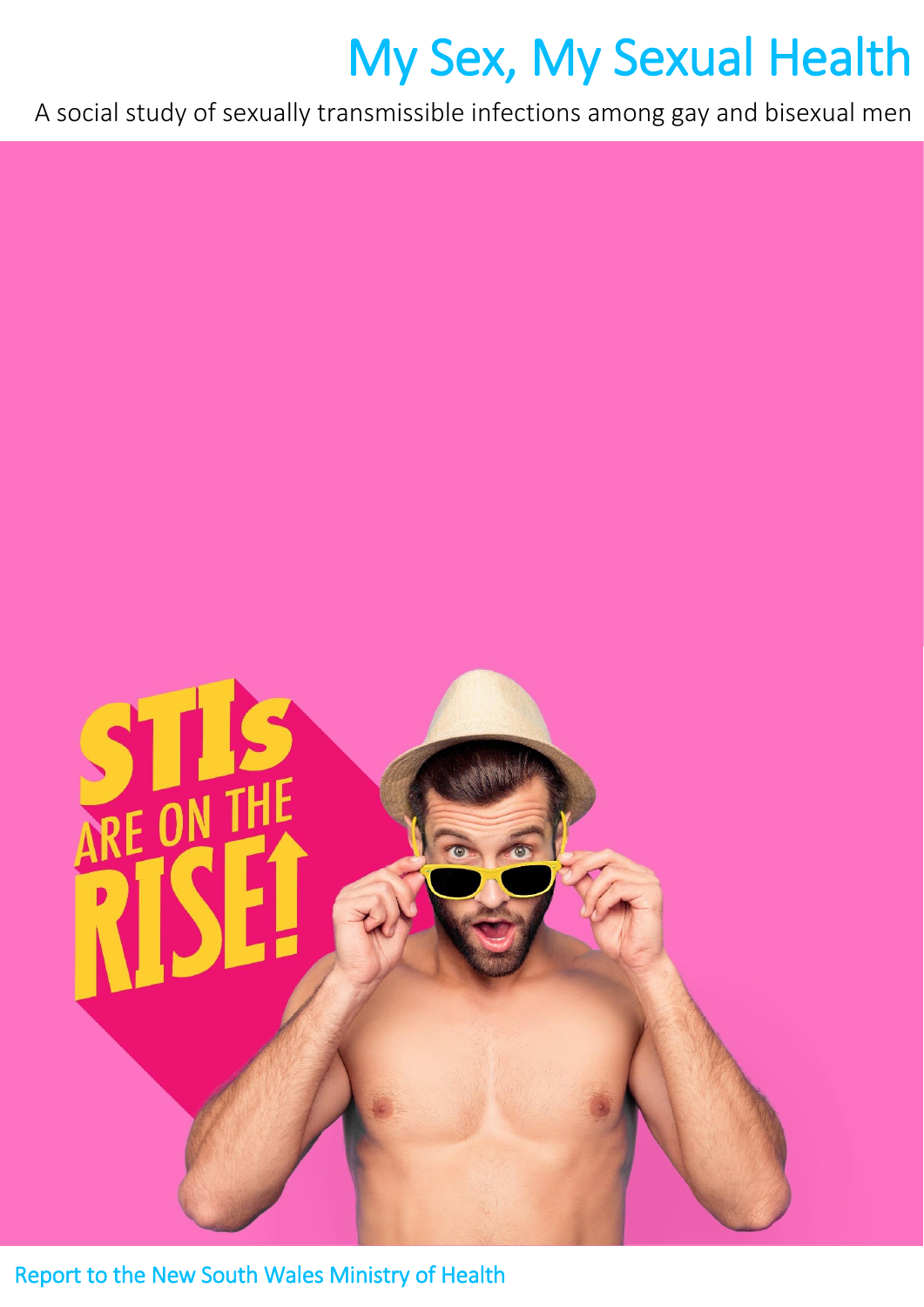Prepared by Denton Callander, Steven Philpot, Limin Mao, Brent Mackie, Tim Duck, Craig Cooper, Matthew Vaughan, Shih-Chi Kao, Larissa Lewis, Basil Donovan and Christopher Bourne

Financial support for this project was provided by the New South Wales Ministry of Health *BBV & STI Research, Intervention and Strategic Evaluation Program*.

Ethical oversight for this project was provided by the South Eastern Sydney Local Health District Human Research Ethics Committee (reference 17.356) and the ACON Human Research Ethics Panel (reference 201813).

Collaboration for this project was led by The Kirby Institute (UNSW Sydney) in partnership with the Centre for Social Research in Health (UNSW Sydney), ACON, the New South Wales STI Programs Unit, Positive Life New South Wales, and the STIs in Gay Men's Action Group.

Design imagery provided by Aaron Paul.

Suggested citation: Callander D, Philpot S, Mao L, Mackie B, Duck T, Cooper C, Vaughan M, Kao S, Lewis L, Donovan B, Bourne C. *'My Sex, My Sexual Health': A Social Study of Sexually Transmissible Infections among Gay and Bisexual Men. Report to the New South Wales Ministry of Health*. 2019. Sydney, NSW: The Kirby Institute, UNSW Sydney.



**PositiveLifeNSW** 







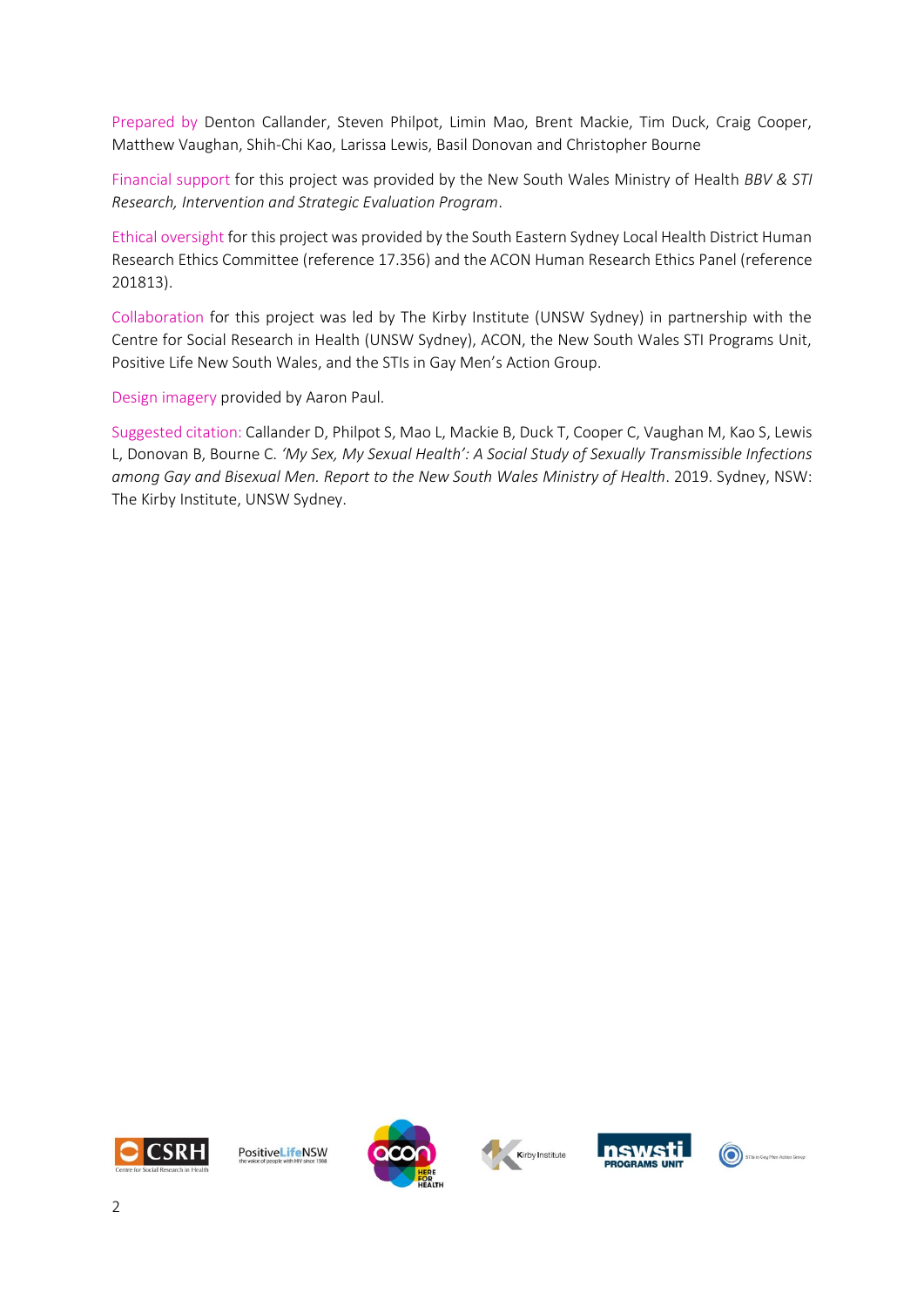## 1. Executive summary

Sexually transmissible infections (STIs) continue to rise among gay and bisexual men. To better understand the social understandings and implications of this rise, a mixed methods qualitative study was undertaken in New South Wales to collect and combine online discussions among gay and bisexual men, in-depth interviews with gay and bisexual men, and in-depth interviews with sexual health stakeholders. Data were collected during a three-week period in June and July of 2018, which were compiled into a single textual database.

Descriptive topical analyses found that gay and bisexual men had a largely pragmatic perception of STIs, noting that early experiences with infection were often stressful but with time most described them as easy to manage and largely harmless. While a few participants characterised them as serious health issues, the majority viewed them as a natural part of sexual health. As an extension of this pragmatism, gay and bisexual men were highly supportive of partner notification, although some had experienced negative and hurtful reactions when they had told a previous partner about an STI. Regarding condoms, while some men discussed their infrequent use – particularly in conjunction with HIV pre-exposure prophylaxis (PrEP) – it was clear that for some they remained an important safer sex strategy that extended beyond HIV to also encompass other STIs.

Although all participants discussed the importance of diagnostic testing, for some it was their sole strategy for managing STIs; 'testing as prevention' in lieu of condoms. Some health stakeholder participants were critical of such an approach, reflecting primarily on the risks of antimicrobial resistance along with burdens on the health system. Concerns over antimicrobial resistance also featured in participants' critiques of antibiotics employed as 'STI PrEP', a strategy that when presented hypothetically to gay and bisexual men was met with concern and disinterest. In contrast, these men overwhelmingly viewed public sexual health campaigns as a positive force that could decrease stigma and raise awareness, although they were less convinced that it had the power to alter individual practice and were suspicious of the financial cost of such efforts.

Looking across the data, it was possible to construct a conceptual model of sexual health among gay and bisexual men, namely that: (i) STIs and sexual health should be normalised, everyday aspects of sexuality and overall health, (ii) approaches to prevention and management should be individualised and tailored to individual need, and (iii) managing one's sexual health should be **holistic** by drawing upon multiple, complementary strategies. While such descriptions represent what can be described as an *ideal* model for sexual health, participants also recognised that in *reality* things often play out differently. By attending to these tensions – the fact that STIs are still stigmatised, that people seek to impose their own ideas around safer sex, and that some people rely too heavily on one strategy to the exclusion of all else – it becomes possible to see a clearer and more complete picture.

The conceptual model defined by this research provides a framework for future efforts to promote the prevention and management of STIs. Gay and bisexual men and health stakeholders all placed considerable value on a multifaceted and choice-driven approach to sexual health, reinforcing a need for a menu of prevention options that reflect the realities of STI transmission and sexual lives. This report makes several recommendations for future efforts to enhance and improve STI prevention and management among this population.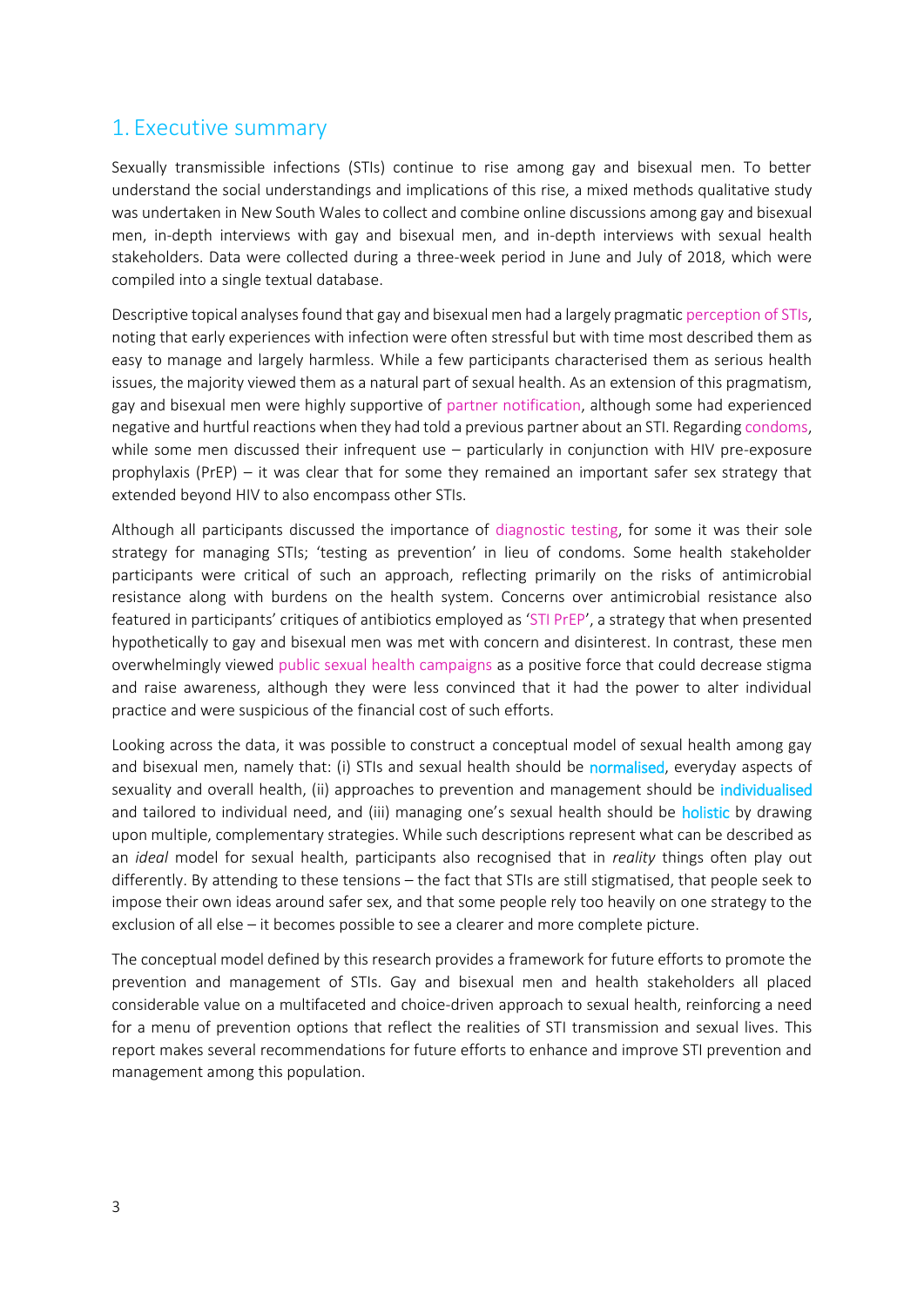## 2. Background

In New South Wales and across Australia, there is little question that gay and bisexual men have entered a new era of sexually transmissible infections (STIs). Rates of chlamydia, gonorrhoea and infectious syphilis among gay men are at their highest in recent memory, [1] whilst new methods of biomedical HIV prevention have, and continue to, evoke changes in condom use practices. In Sydney and Melbourne, decreases in condom use with casual sex partners have been observed among gay and bisexual men, attributed mainly to the swift implementation of HIV pre-exposure prophylaxis (PrEP) [2].

The implementation of biomedical HIV prevention hints at the potential decoupling of HIV and STI prevention. For decades, strategies for preventing and managing HIV were mainly the same as other STIs: use condoms, talk to your partners, and get tested. Attentive uptake of these strategies by gay and bisexual men not only stemmed the tide of HIV – the primary motivator for such changes – but also had the handy bonus effect of driving significant declines in bacterial STIs in Australia [3]. If PrEP is reshaping condom use norms, this has major implications for the prevention and management of other STIs. Further, as HIV self-testing technologies are now available commercially in Australia, the distance between how gay and bisexual men manage HIV compared with other STIs may continue to grow.

Prior to the implementation of PrEP or awareness around HIV treatment-as-prevention, it is notable that rates of bacterial STIs among gay and bisexual men had been increasing for several years [4]. While PrEP likely has some part to play in this story, attention to preventing and managing STIs must take a broader view to encompass the diverse sexual health strategies and perceptions maintained by gay and bisexual men. A holistic approach of this kind is captured in the New South Wales STI Strategy, which commits to delivering, "targeted and innovative education, community mobilisation and behavioural prevention interventions," for gay and bisexual men [1]. This commitment has resulted in a number of targeted sexual health programs and services for gay and bisexual men in the state, including access to publicly-funded sexual health clinics, free condom distribution, safer sex and sexual health media campaigns, community-run testing services, and anonymous partner notification platforms.

Having such programs available is important, but their successes rely – at least in part – on how gay and bisexual men view them and understand their value. It seems likely that engagement would be heavily influenced by how gay and bisexual men think about STIs and sexual health on a broader scale. It is notable that previous research has found high levels of awareness and knowledge around STIs, but also that men are more likely to prioritise their sexual experiences over STI prevention [5]. These points were further illustrated by a study conducted in Melbourne, which found that gay and bisexual men viewed pharyngeal gonorrhoea as 'non-serious' and that they would not change their sexual practices in order to prevent its transmission [6].

This report outlines a social study of STIs among gay and bisexual men in the state of New South Wales. Specifically, we sought to understand the *attitudes*, *mediators* and *strategies* that these men maintained relative to their sexual health with a specific focus on STIs. Beyond merely describing these aspects, a key aim of this study was to draw connections between the tangible aspects of STI prevention and management (i.e., the strategies that men employ), and the psychosocial components (i.e., the ways in which they think about and engage with sexual health as a collection of ideas), which undoubtedly shapes what people do and the successes of those strategies for maintaining sexual health.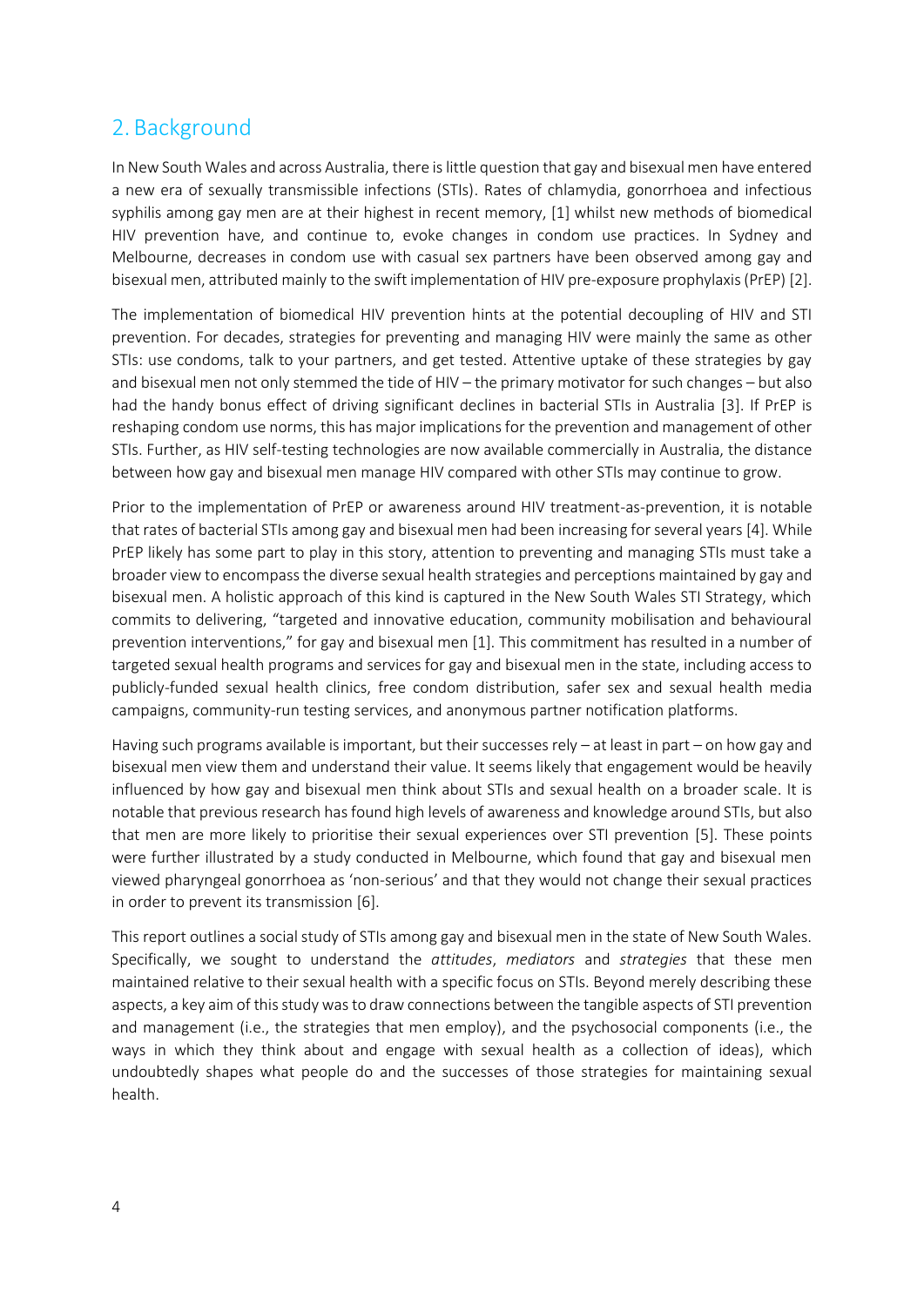## 3.Methods

## Study design

We undertook a concurrent and reflexive mixed methods research design comprising: (i) an online participant forum for gay and bisexual men, (ii) interviews with gay and bisexual male forum participants, and (iii) interviews with sexual health stakeholders. Data were collected during June and July of 2018.

## Recruitment and participants

Eligible participants included men 18 years and older who lived in New South Wales and reported at least once sexual experience with another man in the year prior to participation. Trans and cisgender men were both encouraged to participate.

Study advertisements (Figure 1) were distributed through existing online groups and forums, as well as via paid advertising on social media. Publicly-funded sexual health clinics were emailed digital copies of the promotional material to make available to their clients at their discretion. Advertisements directed participants to a dedicated study website where potential participants completed an eligibility survey, which collected some basic information on demographics and self-identity.



Figure 1. 'My Sex, My Sexual Health' social media and print recruitment advertisement

Eligible men were contacted via text, email or telephone to confirm their interest and describe the study in more detail, with efforts made to recruit a diverse group of men on the basis of age, HIV status, regionality and ethnoracial identity. Further, from our pool of eligible men efforts were made to select a diverse representation from within different communities and sub-cultures of gay life. During the eligible survey, men were asked to self-define within 11 non-exclusive 'tribes' commonly used to describe different kinds of gay identity, including 'bear', 'party boy', 'bisexual' and 'drag queen' [7].

## Data collection

Data were collected through an anonymous online forum and in-depth interviews. While gay and bisexual male participants were eligible to participate in both the forum and interviews, health stakeholders were only invited to participate in an interview. This project undertook what is known as iterative exchange of mixed methods, whereby data were collected concurrently and used to inform each other over time [8]. In this way, as data collection progressed it was possible to test, refine and enrich ideas encountered through the different methods of engagement described here.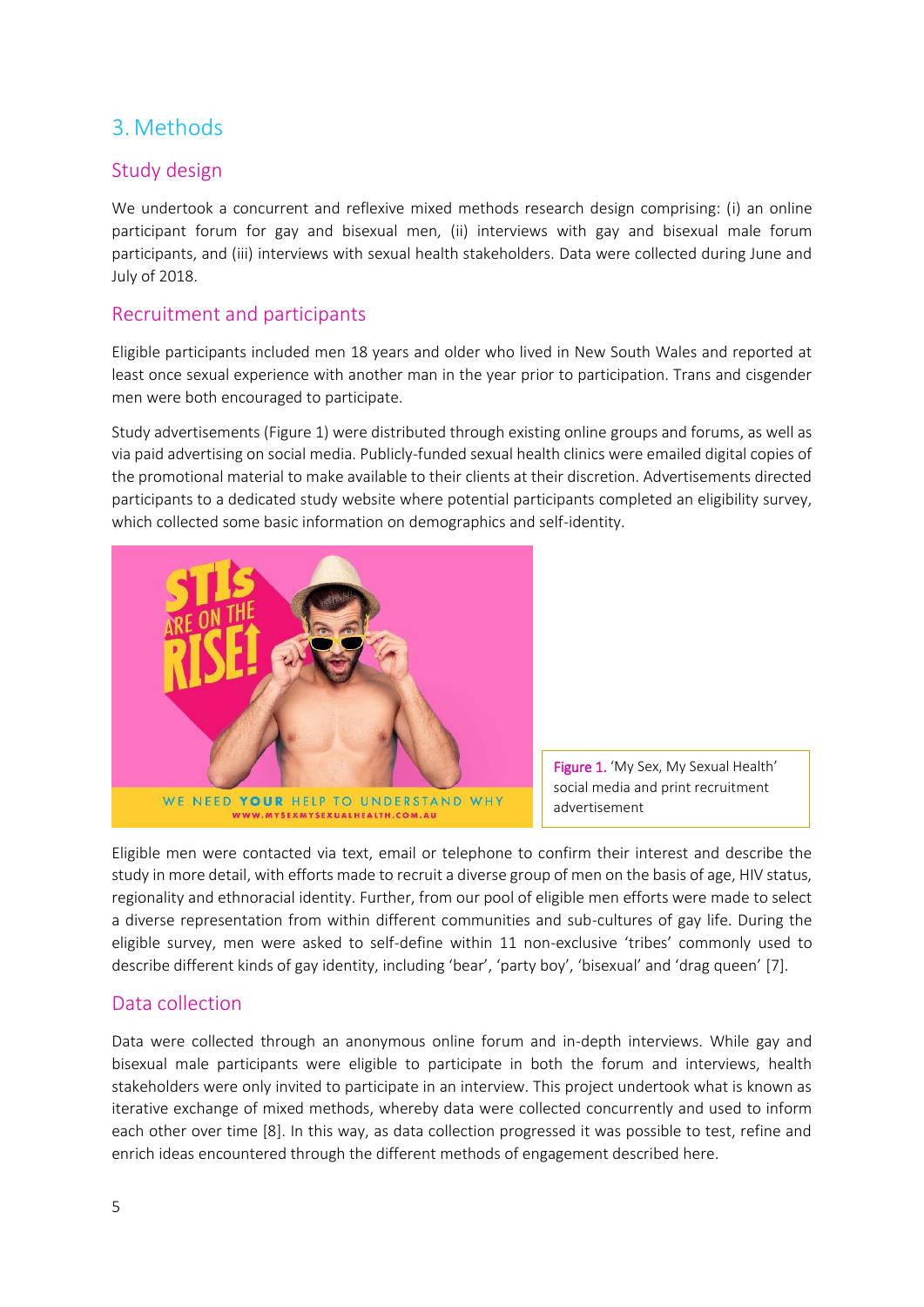#### *Online forum*

A closed, moderated and anonymous online forum was hosted for a three-week period over June and July in 2018. The forum was 'closed' to invited participants only who were asked to choose a screenname. It was moderated by a member of the research team responsible for posting discussion topics, responding to participant posts, and – as required – removing offensive content (of which there was none). And the forum was anonymous to the extent that neither the moderator nor forum participants were aware of each other's offline identities. Anonymity with the moderator was assured by having another member of the research team assign and link participant screennames. Participants were reimbursed for posting regularly during the study period with 50AUD per week for each week during which they posted at least twice.

Topics or 'threads' were posted by the moderator periodically throughout the study period, which were guided by a flexible topic guide (Appendix A). Thread topics typically posed a number of open-ended questions for participants and were occasionally accompanied by a digital poll. New threads triggered automatic email notifications to participants who were able to follow a hyperlink to log directly into the forum and post a response. Responses could be posted to the thread topic itself or in response to posts from other users; it was also possible to indicate approval for other user's posts by a 'like' button. Participant posts that received replies further generated email notifications to the author of the original post in case they wanted to reply. Before participating, men were asked to agree to the forum's code of conduct, which included a guide for respectful language and a warning about sharing potentiallyidentifiable information.

#### *In-depth interviews with forum participants*

Five gay and bisexual men participating in the online forum were also invited to participate in an indepth interview offline. Two interviews took place during each of the first and second weeks and the final interview during the third week the forum was active. The forum moderator selected two or three screennames per week for interviewing based on their contributions to the forum, specifically if they appeared to offer a unique perspective, were at odds with other forum participants, or shared a particularly revealing experience. Interviews were conducted by another member of the research team to maintain the anonymity of forum participants with the moderator.

Interviews followed a similar topic schedule to the online forum (Appendix B) but with greater breadth and depth. They were audio recorded, transcribed and cleaned of any identifying details before being shared with the forum moderator. The moderator reviewed the transcripts and used those details to guide the online conversation and to refine the interview schedules. Interview participants were reimbursed an additional 50AUD for their time.

#### *In-depth interviews with sexual health stakeholders*

Interviews were also conducted with four sexual health stakeholders, defined as health workers who had a particular expertise in or provided service for the sexual health of gay and bisexual men. Interviews were guided by a semi-structured interview schedule (Appendix C) and audio was recorded for later transcription. Similar to the interviews with gay and bisexual men, those with stakeholders were conducted during the forum's three-week period, which enabled the interview content to inform the forum discussions and *vice versa*. Recruitment drew upon existing networks of health experts with an aim to involve those working in urban and non-urban settings. Stakeholders were reimbursed 50AUD for their time.

#### Analysis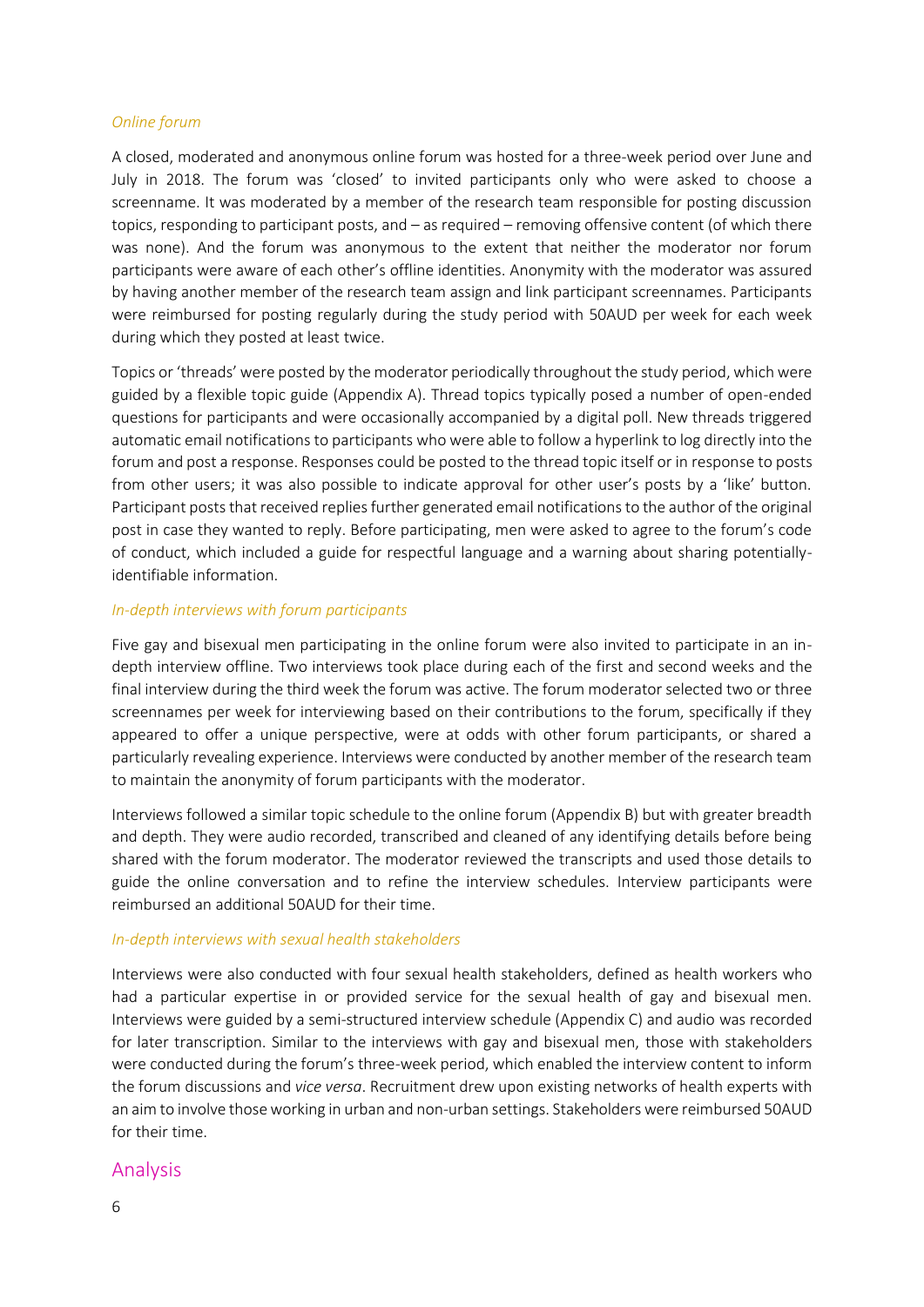To facilitate analysis, data collected via the three strategies described above were compiled into a single, textual database. This database was linked to participant demographics from the eligibility survey and polls conducted as part of the online forum. Forum participants self-selected to participate in any polls, which were presented as part of the initial post guiding the topic of discussion. Forum data were downloaded from the digital platform and, as described, interview audio was transcribed; both were de-identified and loaded for analysis into the research software, *NVivo*.

Two qualitative analyses were conducted sequentially of this study's dataset. First, participant responses through the forum or in an interview were organised based on three overarching topics and six underlying sub-topics: attitudes (general perceptions of STIs), mediators (sexual health campaigns, antimicrobial resistance), and practices (partner notification, condom use, diagnostic testing). Within each sub-topic, a descriptive analysis was undertaken to outline the various positions men took to each and highlight convergence and divergence. In qualitative research, organising data by topics is a useful starting point for identifying broader themes [9]. Second, drawing upon the topic-driven work the overall dataset was analysed thematically from an inductive position [10]. An inductive approach to this kind of qualitative research means that specific cases (i.e., participant responses) were used to identify and define general principles, in this case facilitating the creation of a conceptual model of sexual health among gay and bisexual men. Overall, these analyses were positioned within the sociological framework of phenomenology, which means that we focused on how practices and ideas related to sexual health were thought about by gay and bisexual men but also how they were produced through our participants social interactions (i.e., norms, shared values) and their understandings of the social world [11].

## 4. Results and discussion

#### Participants

In total, 159 gay and bisexual men expressed an interest in participation; invitations were issued to 61 of those men on the basis of diverse ages, locations, HIV statuses, relationship statuses and 'tribes' with 35 ultimately signing up and contributing at least one post in the online forum. Participants ranged in age from 19 to 73 years with a median age of 32 years and an interquartile range of 20 to 35. In total, 27 participants were HIV negative (77%), five were HIV positive (14%) and three were unsure of their HIV status (9%). Just over half of participants were in a relationship (n=18, 51%) and the majority were based in a major city (n=32, 91%) with a few participants living in inner or outer regional parts of New South Wales (n=3, 9%). Two participants identified as transgender men. Figure 2 details participants' self-selected, non-exclusive labels commonly assigned to subcultures of gay life in Australia [7].

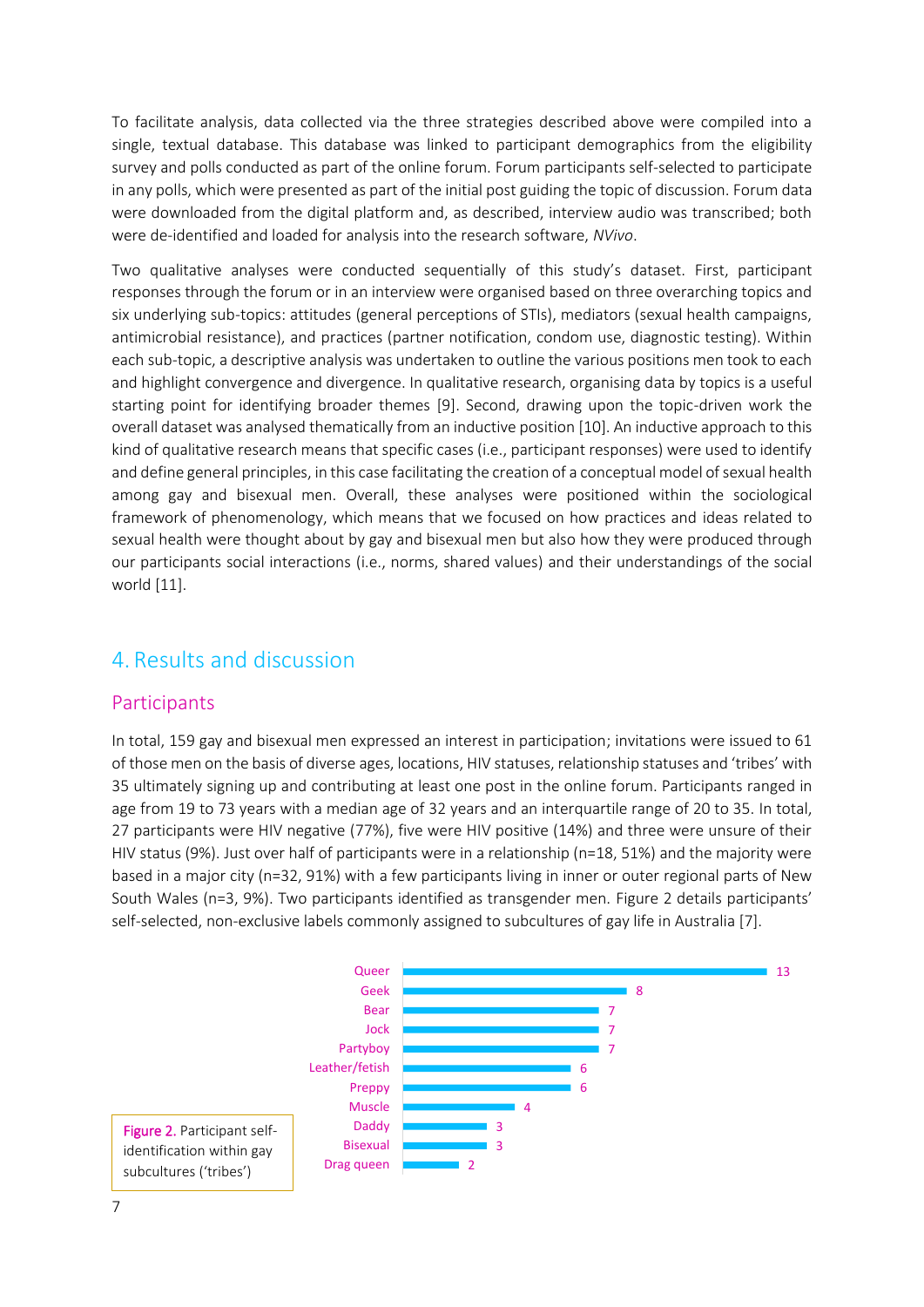Of the 35 forum participants, five participated in separate in-depth interviews. Four physician stakeholders were also recruited to participate in an interview, which included a director of an urban general practice clinic with a high caseload of gay and bisexual men, the director of an urban sexual health clinic, one regionally-based general practitioner, and a sexual health physician based at a large urban sexual health clinic.

## Topical analysis

A range of topics related to STIs and sexual health were presented via the online forum and during the interviews. In this section, we describe responses to each topic with particular attention paid to consensus and divergence within and between gay and bisexual male participants and key stakeholders.

#### *Attitudes: General perceptions of STIs*

Across this study, men were invited to share their experiences and perceptions of STIs. In a poll of forum participants, three quarters of men reported at least one previous diagnosis of an STI. Many had been diagnosed multiple times, with gonorrhoea being the most common first experience of an STI (what one participant described as "losing [his] STI virginity").

| First STI among gay and bisexual men |                                                                                        |  |
|--------------------------------------|----------------------------------------------------------------------------------------|--|
| Gonorrhoea                           | "My first STI (rectal gonorrhoea) came from sex I didn't even enjoy, a few years ago.  |  |
| $(n=9)$                              | He was just such a prick."                                                             |  |
| Crabs <sup>*</sup>                   | "Crabs are even worse if you're a bear-like person, they get everywhere. I was stuck   |  |
| $(n=8)$                              | at work for several hours after realising what had happened sheer torture."            |  |
| Chlamydia                            | "My first STI was chlamydia, I managed to get it in both my holes as well (I'm a trans |  |
| $(n=7)$                              | guy). Living!"                                                                         |  |
| Genital warts                        | "It was a pretty horrible experience, messed with my mental health and confidence      |  |
| $(n=2)$                              | a lot. I think I'm in the clear now though!"                                           |  |
|                                      |                                                                                        |  |

*\*There was some discussion over whether or not crabs 'qualified' as a STI. The general consensus was that it does, and also that it is among the most annoying* 

The quotations shared above reveal an important dimension of how men saw STIs, which can be characterised as pragmatic. Although some described their first STI as traumatic or uncomfortable, there seemed to be a balance between what forum participants described as the realities of STIs (treatable, generally harmless, part of gay life) and what they perceived to be their (typically minor) negative aspects (embarrassing, inconvenient, temporary shame), an appreciation that appeared to develop as men grew more experienced sexually. This finding closely mirrors the findings of previous Australian research, which found that while men do not *like* STIs – as one doctor put it, "I think most people, if given the choice, would not catch an STI" – they are not typically very bothered by them either [5].

Importantly, some of the doctors with whom we spoke were less convinced that STIs were as easily managed as perceived publicly. One health stakeholder, the director of a sexual health clinic, characterised STIs as "complex" and, in particular, highlighted emerging challenges of antimicrobial resistance and growing awareness of *Mycoplasma genitalium*. As he described:

*You know, we've got a whole bunch of, all sexual-health services have got a bunch of mycoplasma patients who are just essentially untreatable now… people hadn't even heard of mycoplasma, you know. I mean we've just done some research on it… on an individual level, you want them to make sure they understand that there are STIs out there and it's not as easy as it used to be.* (Interview participant, sexual health clinic director)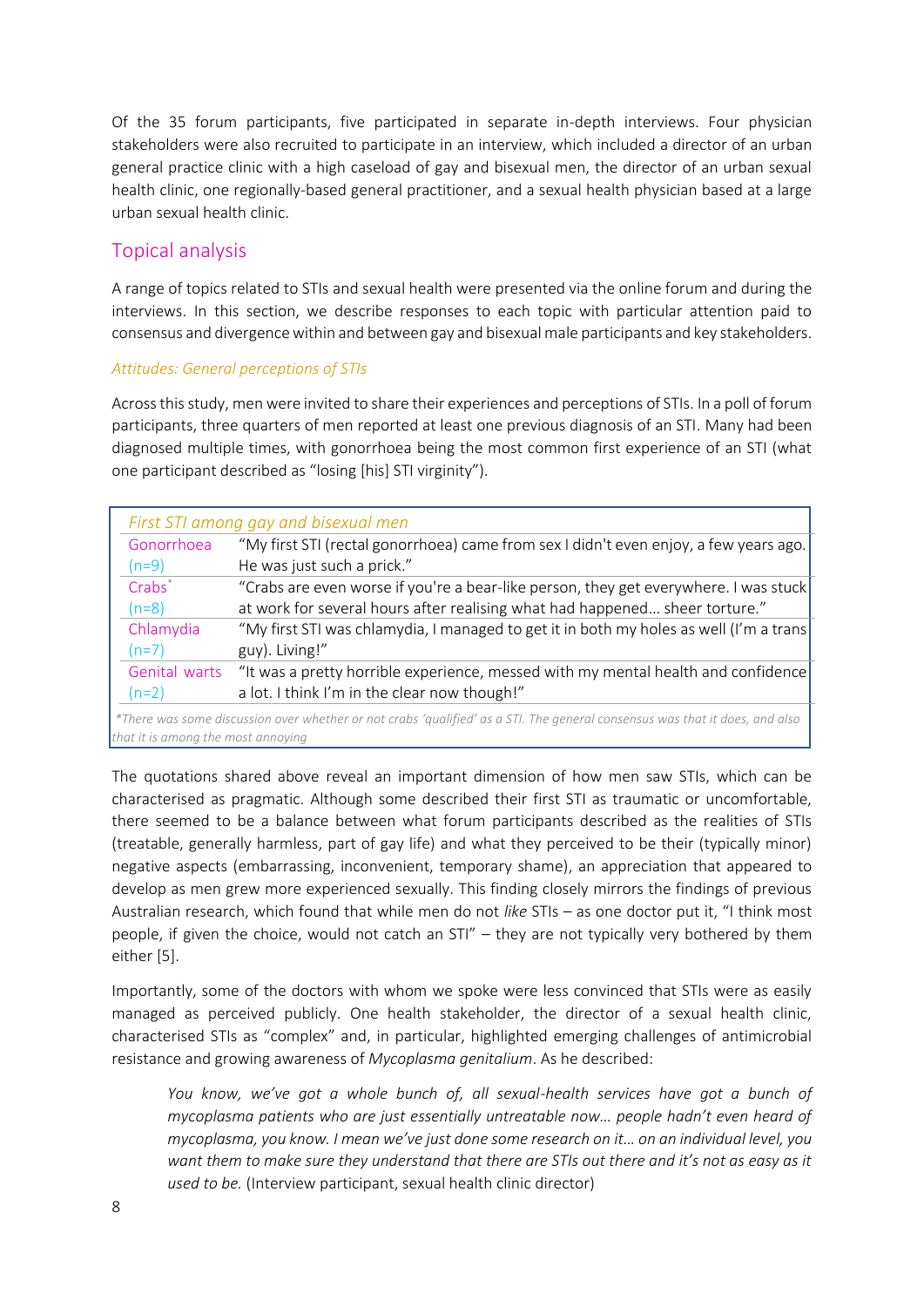It should be noted that one gay man interviewed expressed that STIs should be taken seriously ("I think it is a serious health issue…I do see it as a serious impact on my health"), reinforcing the idea of complexity and highlighting that opinions were not neatly homogenous. Here, it is useful to conceive the attitudes towards STIs among our sample – gay and bisexual men and doctors – as existing along a continuum: on one end were those who took the view of STIs as serious and to be avoided at all costs, while on the other end were those far more willing to accept STIs as a natural part of sex. As we explore in the coming sections, safer sex strategies were variously adopted depending on someone's place along such a continuum. Playing on the idea of 'negotiated safety' introduced by social scientists to describe sexual agreements and HIV risk [12], STI prevention among gay and bisexual men could be thought to operate more along the lines of 'negotiated danger'.

Participants also spent some time establishing HIV as distinct from other STIs both conceptually and, for some, more practically related to their safer sex practices. Speaking about his approach, one participant wrote:

*In the past year we have both started on PrEP. We decided on this because we like to have group sex and we found that it is now the norm that this is often bareback. Our primary concern was contracting HIV. We realise that part of this choice is the increased risk of contracting other STIs.* (Forum participant, 33-years-old, HIV negative)

This idea of HIV as the most concerning is echoed in earlier research, including one study in which gay men were asked to rank their fear of each STI [13]. Interestingly, that study found that many gay men viewed gonorrhoea as a 'rite of passage', which was the case also for many in our sample. The point here is that HIV continued to be treated very differently by gay men in terms of prevention but not necessarily that HIV and STI were becoming wholly unlinked. While it is true that nearly all men reporting PrEP use also shared that they had far more condomless sex than in the past, they also described that their regular PrEP appointments imposed a regular testing regimen for STIs, ideas explored in more detail in later sections.

#### *Practices: Partner notification*

Men's generally pragmatic attitude towards STIs extended to their belief in and practices around partner notification. In a forum poll, 60% of participants said they have previously received a message informing them that they were an STI contact. Men viewed receiving such messages as a positive experience ("thankful for the heads up") but, conversely, several shared experiences of negative reactions when they notified potential contacts. For example:

*Once to the guy I'm fairly certain I got the STI from. I can't remember if he responded at all, but if he did it was nothing controversial or memorable. I also texted another guy I'd slept with around the same time. I thought I was being polite and helpful, but it was actually a pretty gross experience. He was pretty mean in response, like I was some dirty nuisance to him. There was no acknowledgement that this is what can happen, that I didn't intend it, or, significantly, that I might actually be distressed about it - both that I had an STI and that I might have spread it. It's a pretty disappointing thing to be made to feel bad about being sick.* (Forum participant, 30 years-old, HIV positive)

Negative reactions were actually not uncommon and shared by ten forum participants in total. In addition to being made to feel a "nuisance", participants' partners also made them feel like a "skank", "patient zero", "rubbish" and "dirty". These responses stand in direct contrast to the attitudes towards STIs maintained by our sample, who as-described adopted what we have described as a pragmatic approach. Such responses also suggest that in spite of the pragmatism of our sample, it does not follow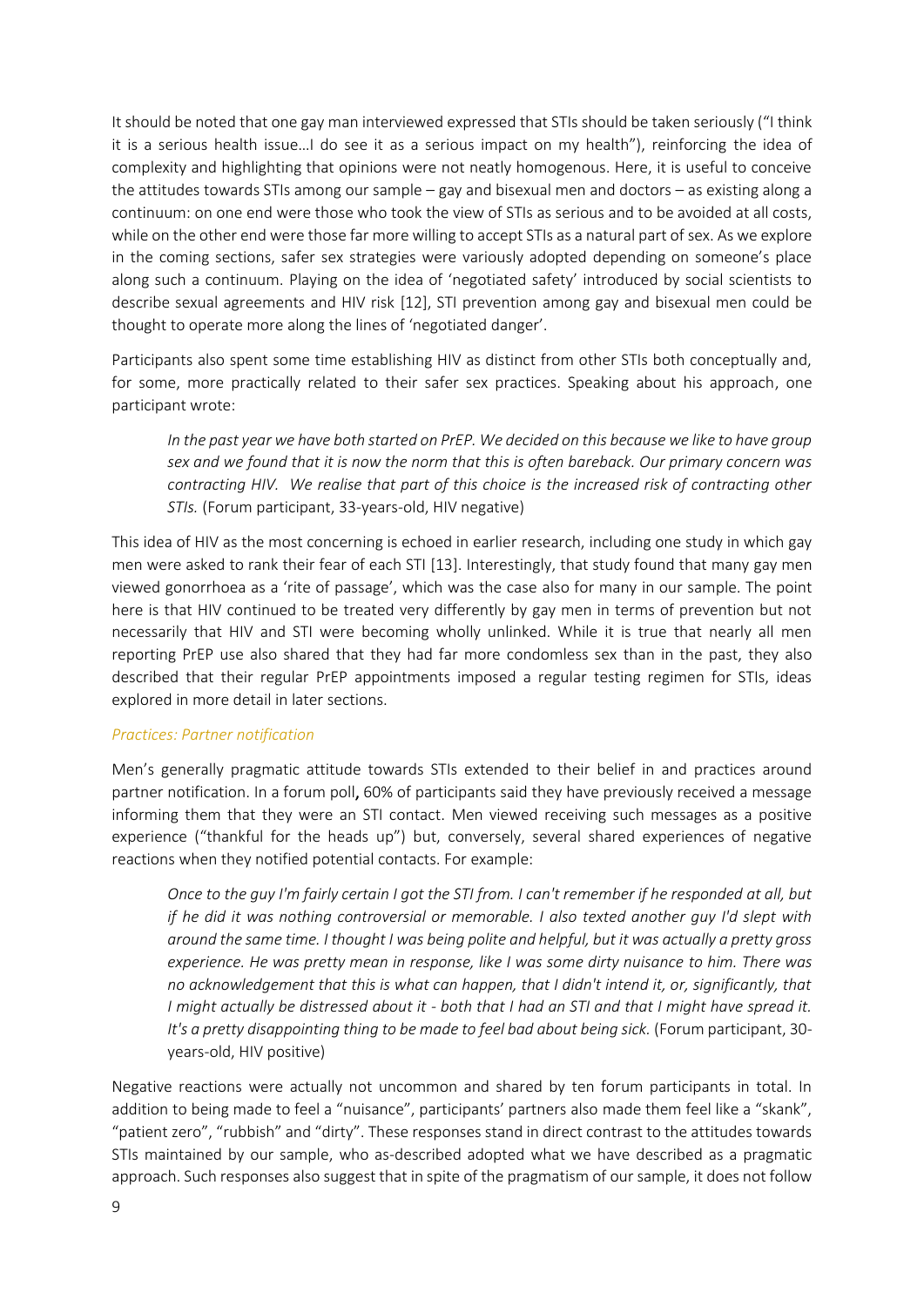that this approach is the same among all gay and bisexual men, which again reinforces our contention that this population does not hold a neatly homogenous view of STIs.

It is also conceivable that negative reactions to partner notifications described by participants would deter men from contacting partners in the future. Interestingly, the men in our sample seemed to be more comfortable receiving contact notices than distributing them. Thus, despite a common belief that partner notification was important and could serve to normalise attention to and destigmatise aspects of sexual health, these stories of shame and blame convey that STI stigma persists among some gay and bisexual men.

One strategy employed by participants and encouraged by the doctors in our sample was partner notification via anonymous messaging services. Several forum participants were aware of and used anonymous messaging services available in Australia, which helped them feel as one participant put it, "less awkward". Interest in these services was driven by a sense of responsibility to one's partners, although it was also acknowledged that their anonymous nature reinforced an idea that STIs were something of which to be ashamed. It is notable, however, that not all reactions were negative, and several forum participants also described experiences where notifying a partner had actually increased trust and was viewed as essential by those men engaged in non-monogamous relationships.

#### *Practices: Condoms and condomless sex*

Participants had diverse opinions about condoms, including their ongoing relevance in a world of biomedical HIV prevention. Our sample did not universally view condoms as obsolete, and although this was clearly the belief of some, others continued to position condoms as an essential part of their safer sex practices:

*Condoms for me is a must, it's something that is not negotiable. And anyone that I do interact with is told upfront… I've had people ask me if we could have condom free sex as they're on PrEP, I'll turn around and say there's other STI's out there that a condom helps prevents. I always put it in my profile on Grindr and I always say during the chat before we have decided to go forward and have sex, I also bring some around with me… If they're not open to condoms then it's generally a sign for me, that I wouldn't have gotten along with them.* (Forum participant, 24-years-old, HIV negative)

As part of a discussion thread entitled 'Are condoms still relevant?', this participant echoed a common refrain among those committed to condoms, which is that they protect again STIs other than just HIV. Indeed, several other men described experiences where a partner evoked their PrEP status as a precursor to condomless sex. While sometimes, as in the quotation above, men rejected potential partners who refused to use a condom, insisting on condoms sometimes resulted in their rejection instead: "I have been turned down a few times and blocked by a few guys on Grindr when they wanted 'raw only'" (Forum participant, 20-years-old, HIV negative).

Even among those who had not faced explicit sexual rejection because they used condoms there was a sense that this was becoming increasingly common, although some participants





who preferred condomless sex reported that they were willing to use them at a partner's request.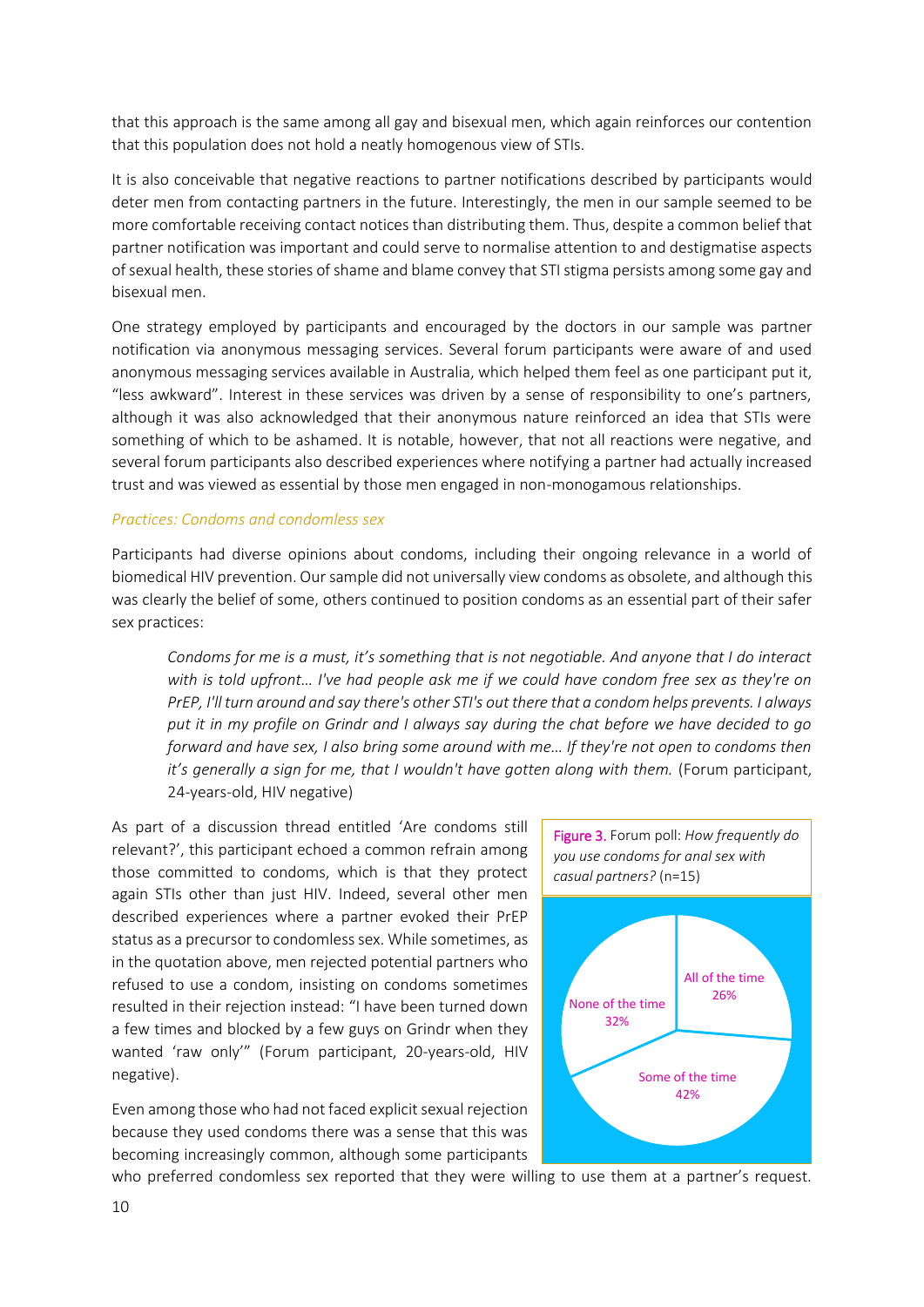Further, echoing earlier research on negotiated safety around condom use and HIV [12], several participants reported that they were less likely to use condoms with partners with whom they were familiar, as opposed to those they had just met. While familiarity may have helped some participants feel safer engaging in condomless sex, from an infection standpoint such an approach may not have actually decreased their risk for STIs.

Although individual perceptions varied, many participants described shifting norms around condom use, echoing the findings of other research from Australia [2]. Importantly, participants also conceived of condoms as a central marker of sexual health risk among gay and bisexual men, highlighting its long history as a tool for safer sex and sexual responsibility. As one sexual health physician described, there was a gradual release in panic around condom use from the perspective of providers as well:

*When I started in this specialty, if someone reported that they were having condomless, anal sex, it was, you know, it was quite a big deal for everyone… And then it just became more and more to the point that actually it became the norm in sexual health clinics.* (Interview participant, sexual health clinic director)

Other physicians shared this perspective, which was not viewed as entirely negative. Indeed, while lauding the positive aspects of PrEP from a health perspective, one general practitioner also noted that by destigmatising condomless sex PrEP had also created the space for what he perceived as more honest discussions with patients. As described above, disclosures of condomless sex in the past could trigger interventions or at least a stern lecture from health providers, which may have disincentivised men from being entirely honest about their practices. Overall, however, gay and bisexual men and their health care providers both seemed to believe that there was, at least, an open and honest conversation about them going on in the context of individual sexual encounters and in the arena of health more broadly.

#### *Practices: Diagnostic testing and 'testing as prevention'*

For every man who participated in the online forum, diagnostic testing for STIs was a – and in some cases *the* – key strategy for sexual health management. As one gay man put it during an interview: "I do consider testing to be a very important deal". This idea was echoed by every other participant during interviews and in the online forum. For some men, it was a complement to their other strategies of risk reduction, while for others it was employed almost as a strategy that could be conceived of as 'testing as prevention'. In the forum, one participant described his testing strategy as follows:

*Regular testing, my partner and I have never used condoms. And I am undetectable. We are open and both get our fair share on the side. We make sure we always go in for our 3 monthly check up.* (Forum participant, 31-years-old, HIV positive)

For this man and several others, testing instead of condoms was the main way by which they managed STIs. Positively, the general consensus was that testing in New South Wales was easy to access, which some reflected made it possible to test frequently, often in the context of regular PrEP or HIV management consultations. The doctors with whom we spoke reflected on the effort that had gone into positioning testing as easy and carefree. As one described:

We have tried to present our service delivery has been to make sure that people understand *that STI testing is simple, easy, access is great. And, if we identify something, it's not really a problem 'cause treatments are great*. (Interview participant, sexual health doctor)

Interestingly, this participant went on to explore the idea that the treatment of STIs is increasingly complex and made even more challenging by rising infection rates: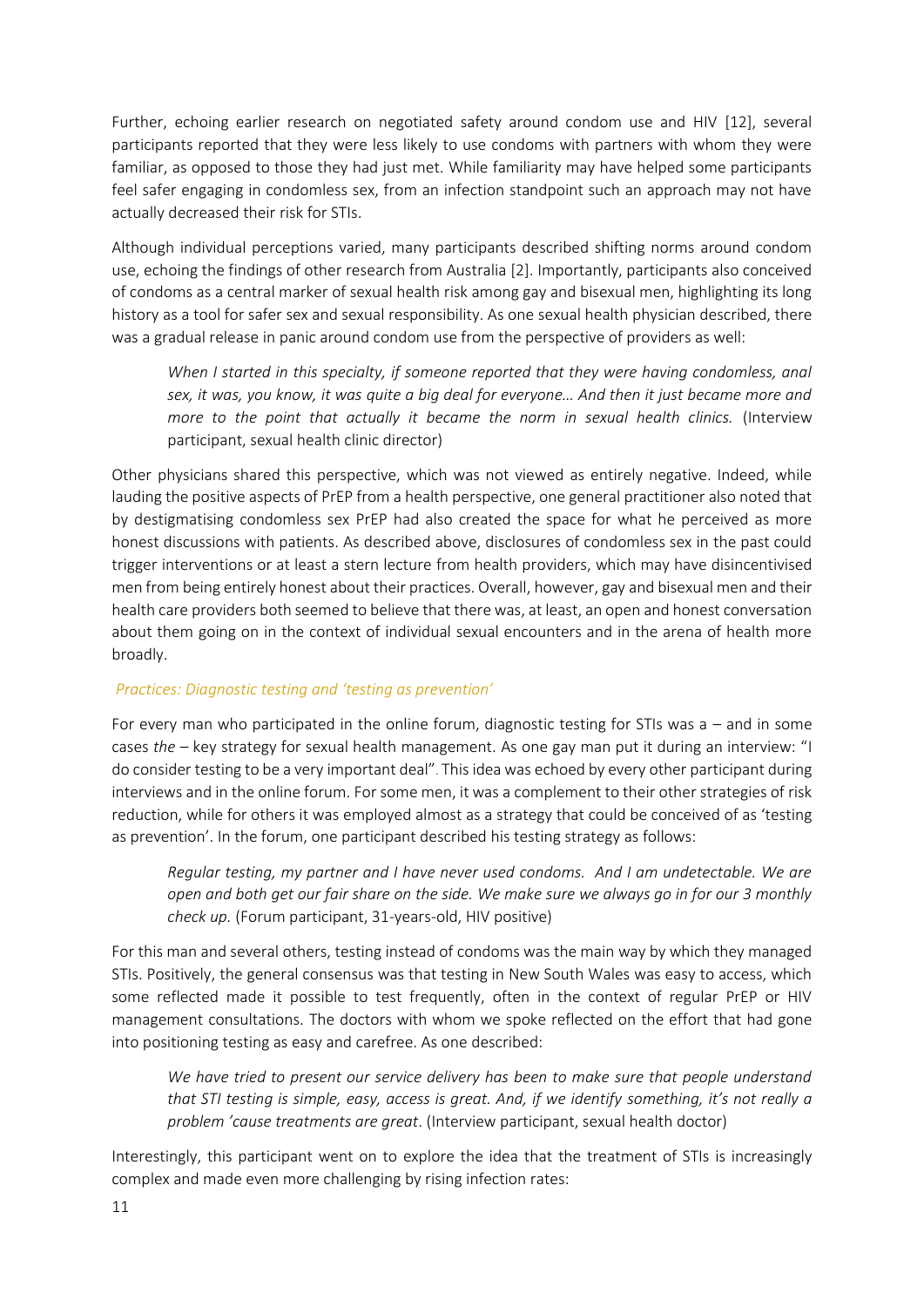*But we've come to the other end of that where it's now actually quite a big deal and it's very complicated, and it's quite challenging but there's that disconnect of easier access to services and, but still that message of, you know, 'If you get something, we can sort it out'.*

Beyond reinforcing our earlier points around complexity, this quotation reveals that 'testing as prevention' places strain on health systems as it requires a large number of tests and frequently administering treatment, which has implications in terms of the financial costs of such testing and the staff time their administration consumes. This strain is possibly even exacerbated by false disclosure of STI contact, a strategy shared by some forum participants as a means to access on-the-spot treatment:

*I feel like I have to lie at the clinic and say someone told me they tested positive, just so I can be treated, when I know that I have something. I don't have time to go to the clinic once and then come back again.* (Forum participant, 34-years-old, HIV negative)

This practice reveals a unique strategy of manipulating the current system of testing and treating in New South Wales, and it highlights the prioritisation of convenience among some men. One sexual health doctor, however, was critical of this practice, raising the potential for antimicrobial resistance from the unnecessary use of powerful antibiotics. It is notable that in recent years some sexual health clinics have stopped administering treatment for patients presenting as STI contacts, but there is no consensus on such an approach and no information about this practice in general practice settings. While testing was clearly an attractive and convenient management strategy for most men, it comes at a cost to health resources recognised by doctors but seemingly invisible to gay and bisexual men.

#### *Mediators: STI PrEP and antimicrobial resistance*

While men appeared to value convenience in terms of testing and treatment, they had some awareness and concern of treatment resistance. In the forum and during interviews, men were presented with the idea of 'STI PrEP', which is the use of antibiotics as prophylaxis to prevent STIs. This idea was generally not met with much enthusiasm mainly due to potential side effects and concerns around antimicrobial resistance. As one participant succinctly put it:

*To be honest I think it's a really dangerous idea to be recommending people to take antibiotics regularly and building up our resistance to antibiotics. I would vote no!* (Forum participant, 32 years-old, HIV negative)

Interestingly, even some of the men who described false disclosures of STI contact in order to access treatment were averse to widespread administration as a preventative measure. Possibly this disconnect stems from how people consider an abstract idea like STI PrEP versus their assessment of individual, situational need. Indeed, the very few men in favour of STI PrEP contextualised their support by advocating its use among only those most at-risk through frequent sexual activity.

For some, the forum discussion around STI PrEP and drug resistance seemed to spark annoyance and concern. For example:

*It baffles me how we seem to have steered away from promoting 'safe sex' and now instead seem to be doing everything we can to promote and encourage unsafe sexual practices. Who should pay for that?? The tax payer?* (Forum participant, 32-years-old, HIV positive)

In contrast to the discussion around testing, this example reveals some attention to the costs associated with sexual health care. Others also reflected on their own and others' use of condoms, reinforcing their use as a proven strategy for preventing STIs without the need for medication. As a feature of this discussion, one participant bemoaned his "lazy" approach to condoms and mused that he would be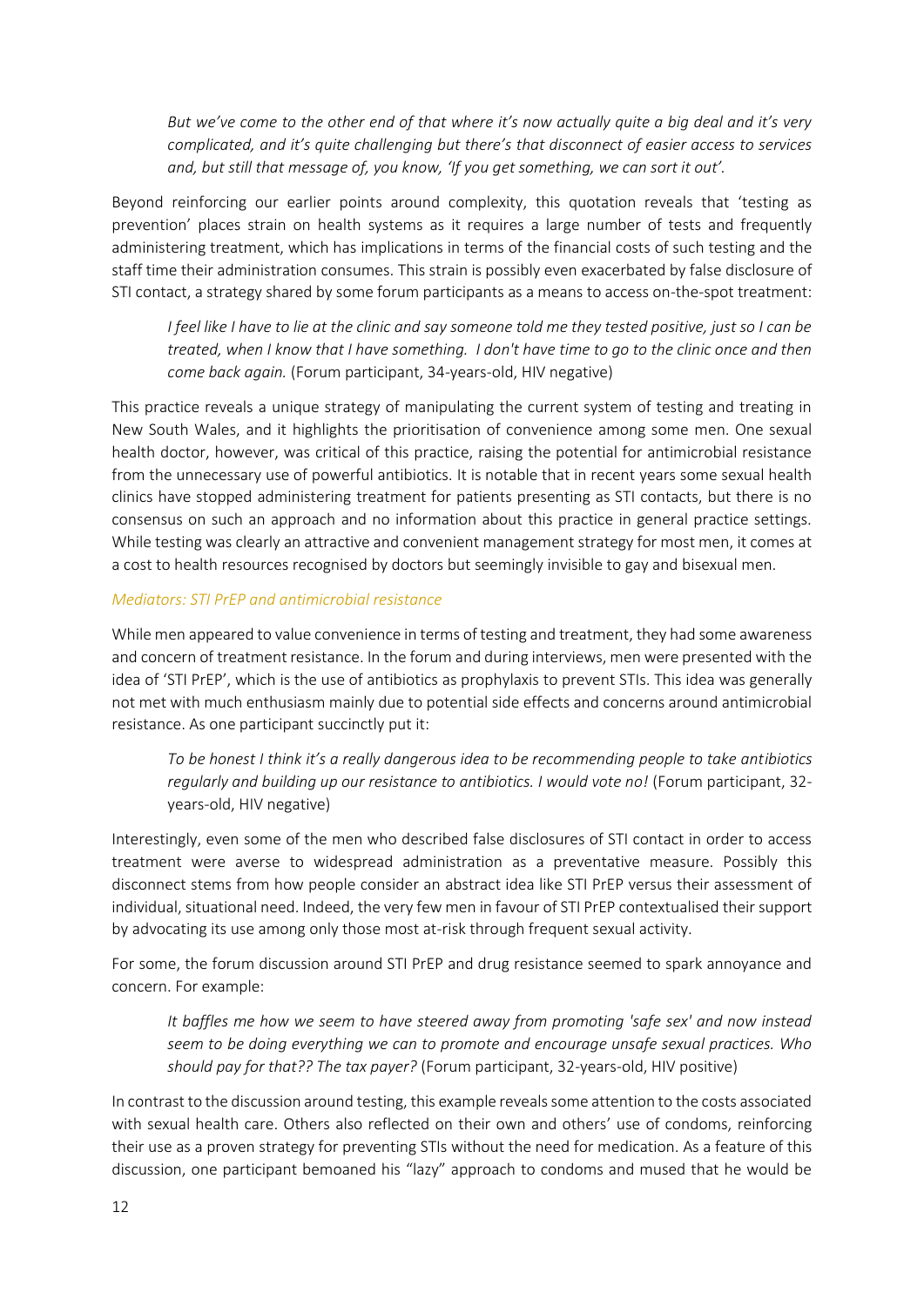more likely to use them again rather than take up STI PrEP. The generally negative attitude towards STI PrEP stands in contrast to another recent study of attitudes among gay and bisexual men, which found that many supported its implementation [14]. Noting that several trials of STI PrEP have been discussed in Australia, it seems clear that there are diverse attitudes towards it as an individual or public health strategy; these will need to be addressed if any attempt at its implementation is going to be successful. Attending to the way in which resistance to HIV PrEP was addressed and overcome may offer one way forward.

#### *Mediators: Sexual health campaigns*

Messaging around sexual health was explored more generally through a dedicated forum thread. Men were shown an outdoor marketing campaign launched jointly by ACON and STIGMA in 2018 and asked to reflect on its impact.



In an informal poll of forum participants, 25 men (81%) had favourable reactions to this campaign specifically, and most were generally supportive of sexual health messaging of this kind. Commonlycited reasons in support of public marketing included that perceptions that they reduce stigma, foster community pride, encourage sexual communication, and promote testing. As one man put it: "They're great. It brings awareness to our community and others" (Forum participant, 33-years-old, unknown HIV status).

While men were generally supportive of public sexual health marketing, they were less clear if it had the power to alter behaviours. Several forum participants expressed that seeing these advertisements had done nothing to alter their condomless sex practices or even increase their testing, due in part to the fact that their sexual health practices were already well established. Some men, however, commented on how these campaigns served as a reminder to be conscious of sexual health. Other participants were somewhat critical of the designs of the campaign shared via the forum (Figure 4), noting that they found the messaging unclear and at times hard to interpret (e.g., "some eye-grabbing text but everything else is too small to read"). Others felt that they could potentially reinforce negative stereotypes of gay men as promiscuous and STI-prone, and two forum participants asked about the financial cost of such efforts relative to their benefits.

It is worth noting that the effects of public sexual health campaigns have been previously evaluated in various settings. Several studies have found that such campaigns can reduce sexual risk practices and promote testing among several populations, including gay and bisexual men [15-18]. Echoing some of the concerns raised by participants, however, some of this research has questioned whether or not these campaigns achieve infection reductions [18] and effects have been found to be modest and shortlived [15].

## A conceptual model of sexual health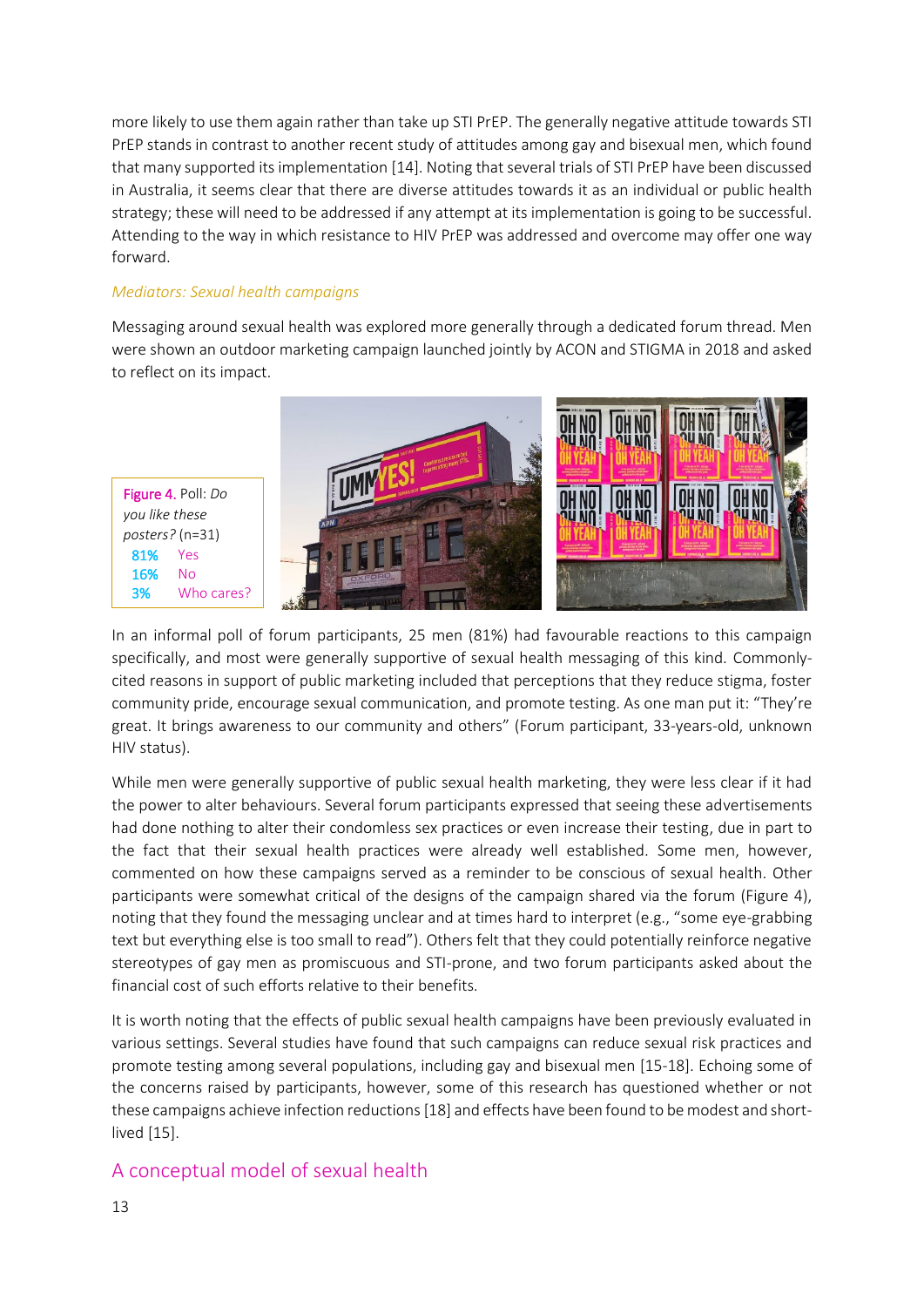Our second analysis considered the entire dataset in an effort to define a conceptual model for sexual health among gay and bisexual men in New South Wales. As described, gay and bisexual men and their doctors maintained diverse opinions and experiences of STIs, challenging any idea of homogeneity within this population. In reviewing participant responses, however, it is possible to construct some clear patterns in the sexual health terrain, which requires a balance between what is viewed as ideal (i.e., what men and health stakeholders view as 'best practice' in the context of sexual health) and the occasionally contrasting reality (i.e., experiences and perceptions that challenge an idealised view).

Appreciation for managing sexual health can be organised into three dominant themes, namely that: (i) STIs and sexual health should exist as normal and de-stigmatised aspects of sexuality and overall health, (ii) approaches to prevention and management should be decided-upon and tailored to individual need, and (iii) managing one's sexual health should draw upon a collection of diverse strategies. As noted, however, these '*should'* statements represent what can be conceived as the ideal, and the most productive approach to sexual health that could be imagined by our participants. In contrast, we encountered many examples of reality challenging what *should* be, providing a more complete view of how sexual health if viewed and constructed than is available through a sole focus on the ideal.

|                       | Ideal                                                                                                                                                                                                                                                                                                                                                                                                                                                                                                                    | Reality                                                                                                                                                                                                                                                                                                                                                                                                                                                                                                                                                            |
|-----------------------|--------------------------------------------------------------------------------------------------------------------------------------------------------------------------------------------------------------------------------------------------------------------------------------------------------------------------------------------------------------------------------------------------------------------------------------------------------------------------------------------------------------------------|--------------------------------------------------------------------------------------------------------------------------------------------------------------------------------------------------------------------------------------------------------------------------------------------------------------------------------------------------------------------------------------------------------------------------------------------------------------------------------------------------------------------------------------------------------------------|
| <b>Normalised</b>     | There was a strong sense that STIs and sexual<br>health should be a normalised aspect of gay<br>life. It was thought that public marketing<br>campaigns and open discussions with partners<br>was part of normalisation, and many of the<br>men in our sample sought to exemplify this<br>through their own attitudes and practices.                                                                                                                                                                                     | Non-normalisation of STIs was most<br>profoundly experienced when men<br>received negative reactions to partner<br>notifications or, in one case, experienced<br>stigma around asking for testing in a non-<br>specialist general practice                                                                                                                                                                                                                                                                                                                         |
| <b>Individualised</b> | The men in our sample also took a highly<br>individualised approach to sexual health. As<br>we explored relative to condoms in particular,<br>practices tended to vary and while some men<br>had strong preferences for or against their<br>use, most also were quick to acknowledge<br>that choices around safer sex and STI<br>prevention should be up to each individual.                                                                                                                                             | Standing in contrast to an individualised<br>approach were ideas around public<br>responsibility and cost. Men only<br>supported an individual approach to<br>sexual health if it supported public health,<br>and some were suspicious of shouldering<br>the costs of what they perceived to be<br>other's high-risk sexual practices through<br>strategies like STI PrEP.                                                                                                                                                                                         |
| Holistic              | There was also a strong perception that sexual<br>health management should take a holistic<br>approach by combining a variety of strategies:<br>regular testing, condom use (at least<br>situationally), HIV PrEP or treatment-as-<br>prevention, and partner notification. That<br>these strategies were discussed and employed<br>collectively highlights the success of efforts to<br>encourage a multifaceted approach to sexual<br>health, reinforcing the idea that no one<br>strategy can maintain sexual health. | It was felt by some that there was too<br>much emphasis placed on 'quick' fixes to<br>sexual health, namely those driven my<br>medications like PrEP for HIV or STIs. As<br>an extension of this idea, several men<br>struggled with the shifting terrain of safer<br>sex and the decreased role that condoms<br>were perceived as playing in the sexual<br>landscape. Others - especially doctors -<br>felt that an overreliance on 'testing-as-<br>prevention' as a preferred strategy for<br>some was placing undue burden on health<br>resources in the state. |

The following table outlines these themes in more detail and with specific examples and it reveals some of the tension arising from idealised and more realistic experiences and perceptions.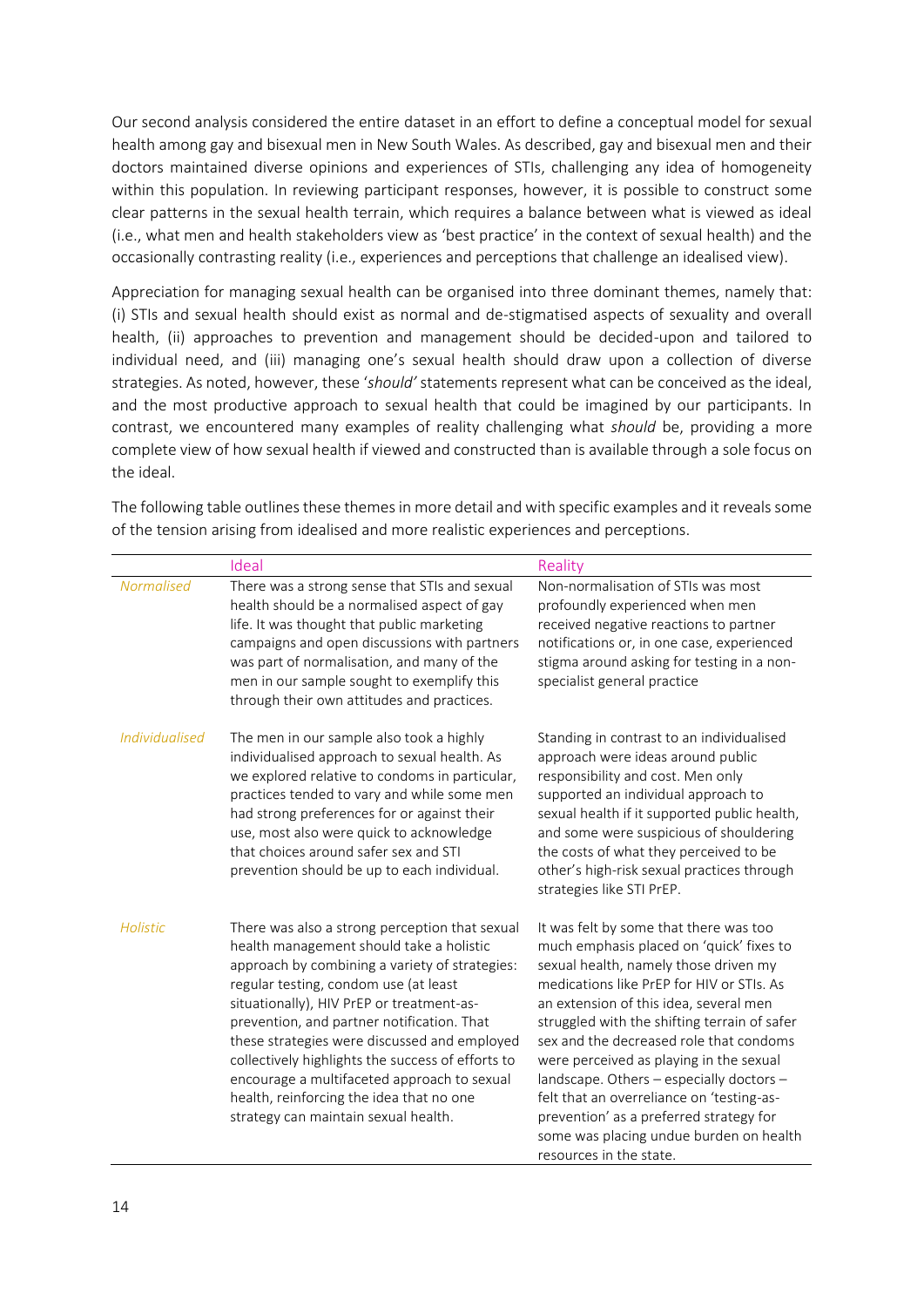## 5. Conclusions

For gay and bisexual men in New South Wales, sexual health is a multifaceted and complex idea. Not only do men maintain a diverse array of attitudes and understandings centred around STIs, but their strategies for preventing and managing these infections are varied. While for some men this seems to reflect a holistic appreciation of sexual health, among others it appears that relying on a single strategy – notably diagnostic testing – has become a mainstay for managing STIs. Questions linger about what this approach means for the distribution of health resources and the capacity for the robust public health system in New South Wales to keep pace amid rising rates of infection.

Many of the state's efforts to promote sexual health practices among gay and bisexual men are popular and well-utilised, at least among our sample. It is encouraging that men took such a pragmatic approach to STIs, revealing perhaps the success of campaigns that have sought to de-stigmatise their place in sexual life. While it is less encouraging that pockets of stigma remain, public sexual health campaigns seem well-placed to continue to deliver messages that reinforce normalcy and, at least to some extent, encourage sexual health prevention and management. Future evaluations of such campaigns, however, should seek to better-understand not only their effects but also their cost, and other strategies for distributing this kind of information should be considered.

By defining a conceptual model for sexual health among gay and bisexual men, this study unites many different, personal perspectives into a central framework that can be used to guide the development and implementation of future efforts. Given the particular value that was placed on choice by gay and bisexual men, continuing to offer multifaceted and individual approaches is key. As part of this, there is likely a balance to be struck between promoting various prevention and management strategies and simply making men aware of their options; we encountered resistance to what was perceived as disproportionate attention to prospective, medically-based approaches (i.e., STI and HIV PrEP), which continue to be seen by some as threats to more conventional approaches, like condoms. While this study found that safer sex norms and practices have and continue to change for gay and bisexual men, negotiating safer sex nevertheless continues to be a part of how men think about their sexual health. Such negotiation, however, seems to be centred more prominently around managing rather than preventing STIs other than HIV.

Although the findings of this study suggest a generally positive climate of sexual health among gay and bisexual men in New South Wales, tensions remain between the way things should be and the way they are currently. It is important to recognise that this study appears to have recruited a sample of men who were reasonably well-versed on STIs and at least nominally engaged in gay culture. How or if the state's efforts have penetrated other populations of men who have sex with men remains unclear, an enduring challenge for research and health promotion. This study was strengthened by its use of an anonymous online forum to collect data, which not only allowed participants to be more open about their experiences, beliefs and fears but also to discuss and engage with the research topics as a group. Reflexive, social engagement is an important aspect of how communities construct meaning and cannot always be captured via interviews or other forms of qualitative enquiry. Conversely, the online forum's group dynamics may have contributed to a false sense consensus if men felt unwilling to voice dissent or merely echoed comments from other participants. While we compensated for this possibility by also conducting one-on-one interviews, some cautious should be taken in the interpretation of how men viewed potentially contentious ideas like STI PrEP and condom use.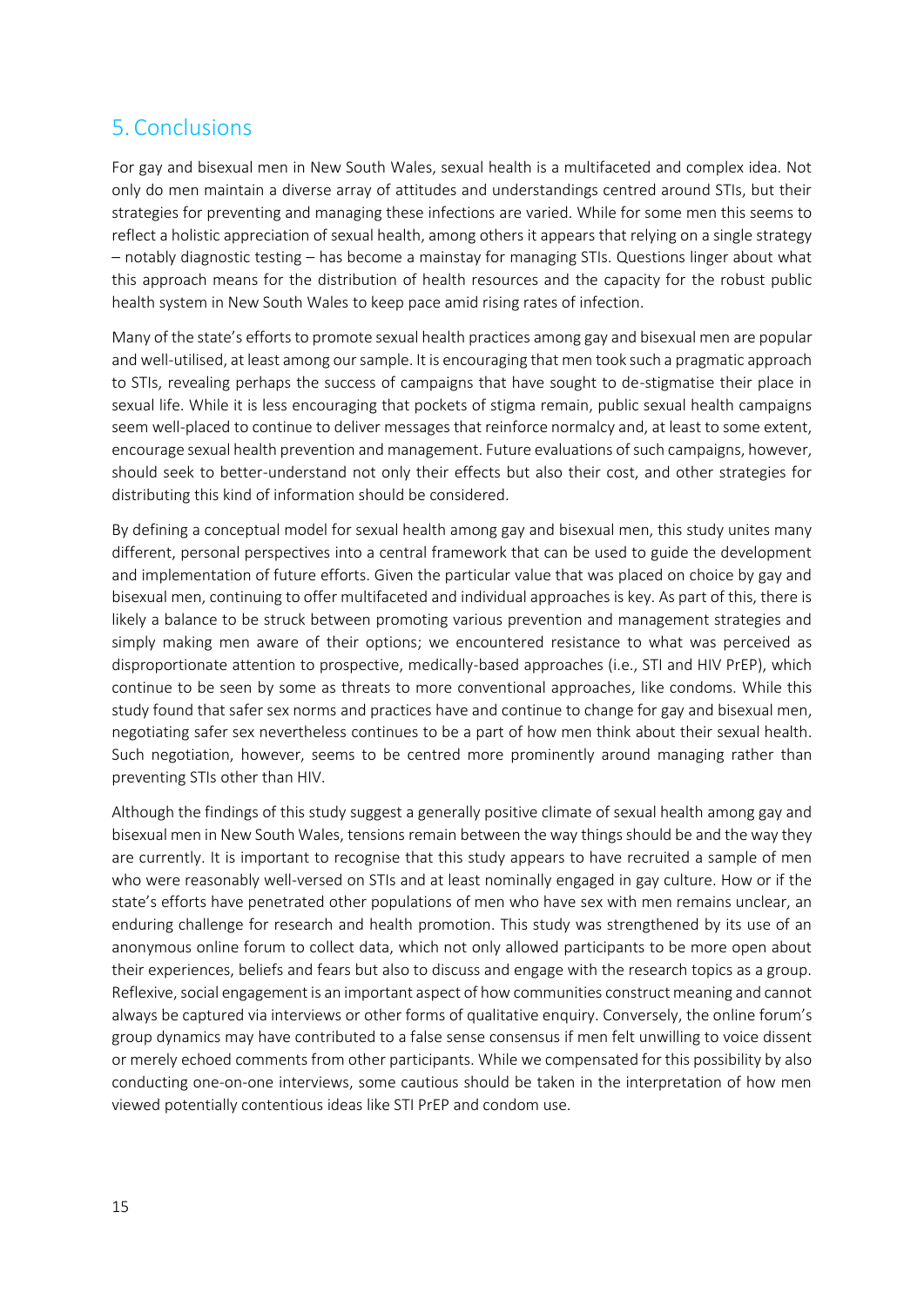#### *Do gay and bisexual men care about STIs?*

A central issue guiding this research was if gay and bisexual men care and are concerned about STIs. The simple but qualified answer is that they definitely do care about STIs but only so far as that care does not impede their sexual experiences. In New South Wales, the ease with which men reported they could access services to prevent and manage STIs played a major role in supporting their sexual health by making it a simple and normalised part of their sexual lives. Providing choice of and access to diverse STI prevention and management strategies that meet individual need and lifestyle is an essential part of good sexual health of gay and bisexual men.

## 6. Recommendations

Building on the findings and conclusions detailed within this report, we make the following recommendations:

- 1. Health organisations and sexual health providers must continue to provide information to gay and bisexual men about all STI prevention and management options available to them while not appearing to preference one over others,
- 2. Efforts to implement STI PrEP must work with communities of gay and bisexual men to address concerns around the over-medicalisation of safer sex and the potential for antimicrobial resistance,
- 3. Implementation of future public sexual health campaigns by health organisations should include an explicit plan to evaluate their impact on STI prevention and management, including as it relates to their financial cost, and
- 4. Guidelines for treating individuals who present as STI contacts should be reviewed and revised for consistency between and within jurisdictions as well as between the various health contexts (e.g., sexual health clinics, general practice) in which STI treatments are administered.

## 7.Acknowledgements

The authors acknowledge the support of the New South Wales Ministry of Health and all of the participants who shared their time and stories. The authors also acknowledge Jodie Cawood for transcribing the interview data.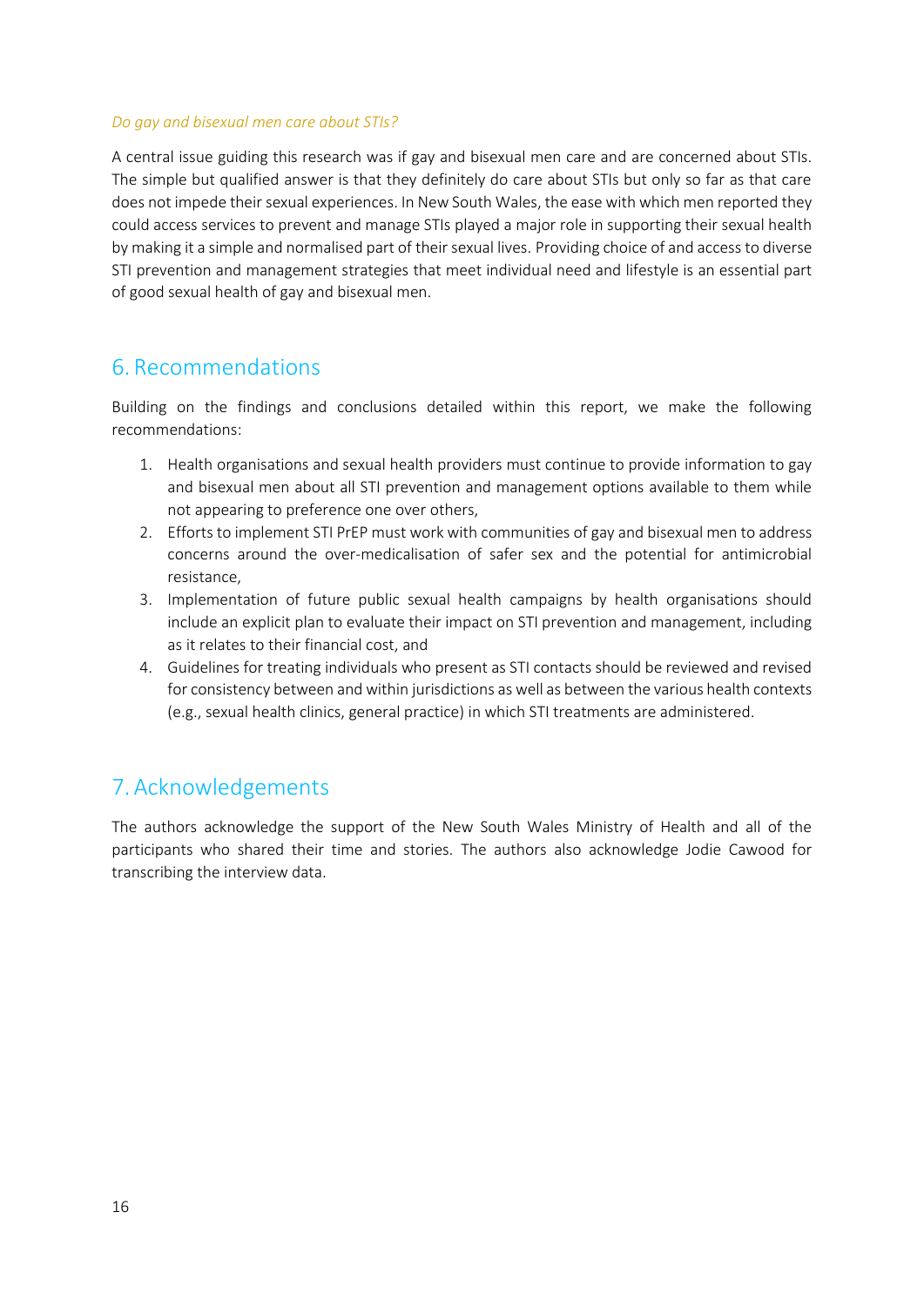## 8. References

- 1. New South Wales Ministry of Health. *NSW Sexually Transmissible Infections Strategy 2016- 2020, January to June 2016 Data Report*, 2017; NSW Health: Sydney, NSW.
- 2. Holt M, et al. Community-level changes in condom use and uptake of HIV pre-exposure prophylaxis by gay and bisexual men in Melbourne and Sydney, Australia: results of repeated behavioural surveillance in 2013–17*. The Lancet HIV*. 2018; 5: PE448-E458.
- 4. Callander D, et al. Gonorrhoea gone wild: rising incidence of gonorrhoea and associated risk factors among gay and bisexual men attending Australian sexual health clinics. *Sexual Health*. 2018; online first.
- 5. Holt M, Bernard D, Race K. Gay men's perceptions of sexually transmissible infections and their experiences of diagnosis:'part of the way of life'to feeling 'dirty and ashamed'. Sexual Health. 2010; 7: 411-416.
- 6. Walker S, et al. Pharyngeal gonorrhoea: The willingness of australian men who have sex with men to change current sexual practices to reduce their risk of transmission—a qualitative study. *PLOS ONE*. 2016; 11: e0164033.
- 7. Prestage G, et al. Understanding gay community subcultures: Implications for HIV prevention. *AIDS and Behavior*. 2015; 19: 2224-2233.
- 8. Bazeley P, Kemp L. Mosaics, triangles, and DNA: Metaphors for integrated analysis in mixed methods research. *Journal of Mixed Methods Research*. 2012; 6: 55-72.
- 9. Sandelowski M. Qualitative analysis: What it is and how to begin. *Research in Nursing & Health*. 1995; 18: 371-375.
- 10. Braun V, Clarke V. *U*sing thematic analysis in psychology. *Qualitative Research in Psychology.* 2006; 3: 77-101.
- 11. Fereday J. Demonstrating rigor using thematic analysis: A hybrid approach of inductive and deductive coding and theme development*. International Journal of Qualitative Methods*. 2006; 5: 80-92.
- 12. Kippax S, et al. Sexual negotiation in the AIDS era: negotiated safety revisited. *AIDS*. 1997; 11:191-197.
- 13. Reid D, et al. O24 Which sexually transmitted infections do gay and bisexual men find most scary and why? a qualitative focus group study in four cities in england*. Sexually Transmitted Infections*. 2017; 93: A9-A9.
- 14. Horn R, Haire B, Callander D. "It lets people have more personal agency with their own health": perceptions of sti-prep among gay and bisexual men. *IUSTI Asia Pacific Sexual Health Congress* (presentation). 2018; Auckland, NZ.
- 15. Snyder LB, et al. A meta-analysis of the effect of mediated health communication campaigns on behavior change in the United States*. Journal of Health Communication*. 2004; 9: 71-96.
- 16. Keller SN, Brown JD. Media interventions to promote responsible sexual behavior*. Journal of Sex Research*. 2002; 39: 67-72.
- 17. Wright PJ. Mass media effects on youth sexual behavior assessing the claim for causality. *Annals of the International Communication Association*. 2011; 35: 343-385.
- 18. Nicoll A, et al. Assessing the impact of national anti-HIV sexual health campaigns: trends in the transmission of HIV and other sexually transmitted infections in England. *Sexually Transmitted Infections*. 2001; 77: 242-247.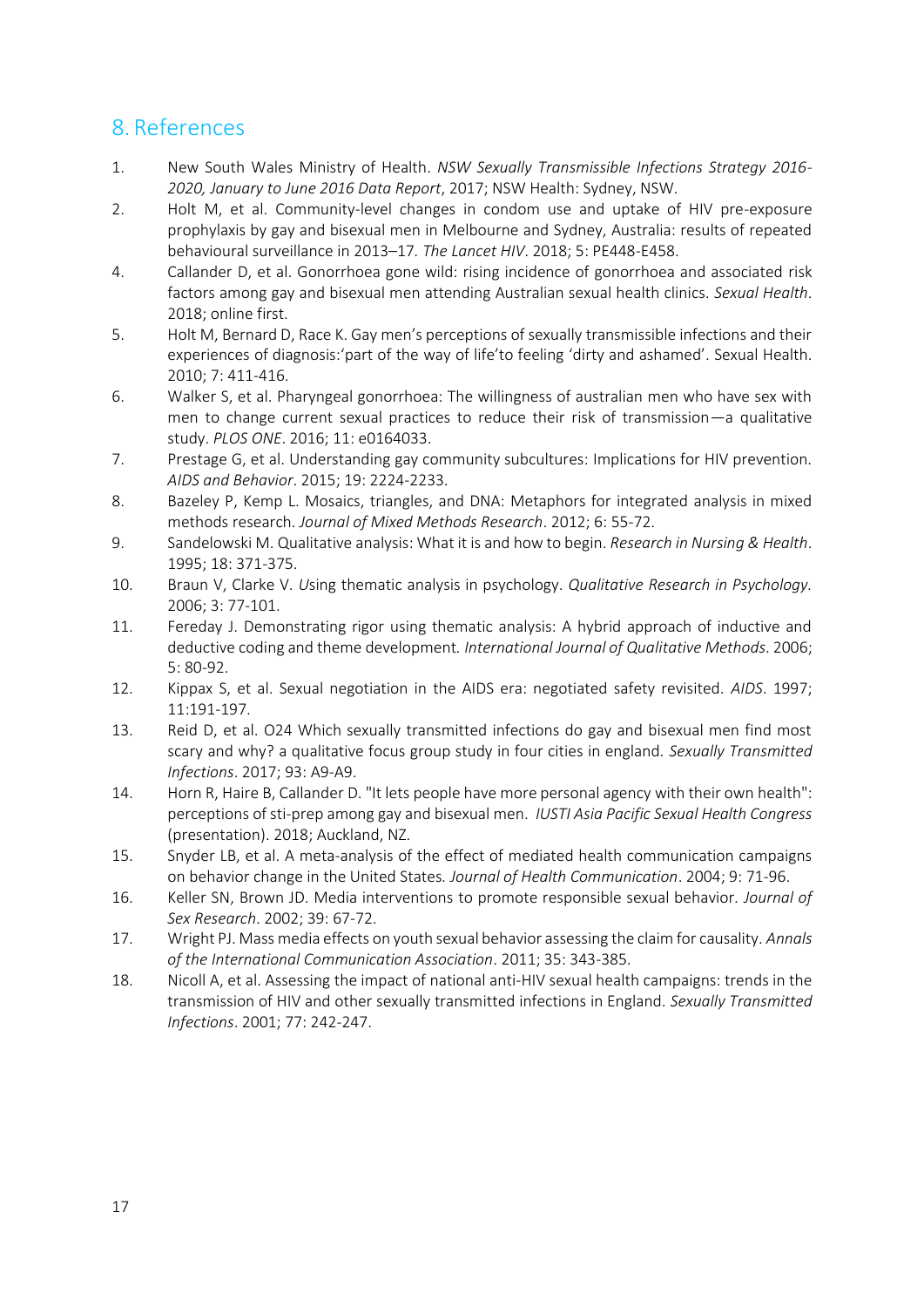# 9.Appendices

# APPENDIX A: ONLINE FORUM TOPIC GUIDE

| Topic                     | Post                                                                                                                                                                                                                                                                                                                                                                                                                     |
|---------------------------|--------------------------------------------------------------------------------------------------------------------------------------------------------------------------------------------------------------------------------------------------------------------------------------------------------------------------------------------------------------------------------------------------------------------------|
| First time                | The fact is that most gay men will get an STI at least once in our lives. My first STI was syphilis<br>when I was 19 years old. I was totally freaked out, in fact. As an icebreaker, if you've had an STI<br>why not share what one it was and when you got it.<br>Prompts: How did you feel at the time? Have your feelings towards STIs changed since then?                                                           |
| Do STIs matter?           | The fact is that most gay men will get an STI at least once in our lives. They're pretty common<br>and, for the most part, can be treated easily. With this in mind, I have to ask the uncomfortable<br>question: Do STIs actually matter?<br>Prompt: Why or what not?                                                                                                                                                   |
| Protecting<br>yourself    | There are a number of ways that we can protect ourselves and our partners from STIs. What<br>are the top one or two strategies that you guys use.<br>Prompt: why?                                                                                                                                                                                                                                                        |
| Health<br>promotion       | These posters are part of a recent campaign aimed at raising awareness about STIs. Have you<br>seen this or similar ads around town?<br>Prompts: How do you react to seeing this kind of material? Do you think these ads are effective<br>for getting you to think about STIs and sexual health?                                                                                                                        |
|                           |                                                                                                                                                                                                                                                                                                                                                                                                                          |
| Contact tracing           | OK, confessional time. Who here has ever received a message from a sex friend saying that<br>they had an STI?<br>Prompts: What did you think about the message: were you glad you received it? Scared?<br>Annoyed? Have you ever sent a similar message yourself? How important do you think it is to<br>notify partners of an STI?                                                                                      |
| Doxy-PrEP                 | POLL: Would you take before and after sex if they would protect you from STIs? [Yes; No;<br>Maybe]<br>Prompts: Why? In what situations might you want to take antibiotics as STI prevention? What<br>do you think are the risks of this approach?                                                                                                                                                                        |
| HIV and STI<br>prevention | More and more guys are using PrEP, and - let's be honest - it's great. When people talk about<br>PrEP, however, often the discussion turns to STIs.<br>Guys on PrEP, are you worried about STIs at all? What kind of things do you do to prevent and<br>manage STIs along with HIV?<br>Guys not on PrEP, do you worry about sleeping with guys on PrEP? How do STIs factor into<br>your decisions about sexual partners? |
| The future                | What's next for STIs, do you think? Imagine ten years from now - do you think they will still be<br>an issue?                                                                                                                                                                                                                                                                                                            |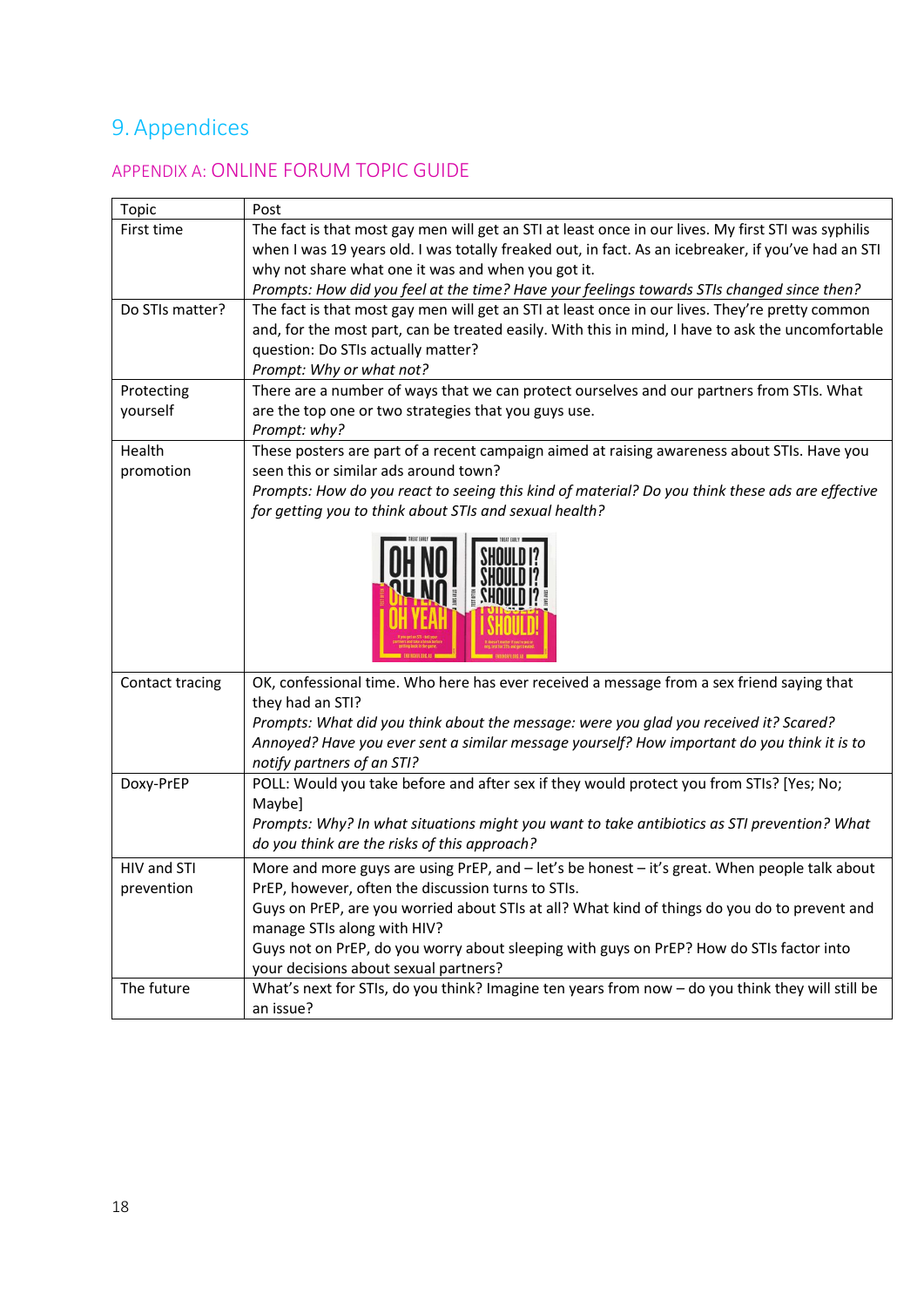# Appendix B: GAY AND BISEXUAL MEN INTERVIEW SCHEDULE

| STI terrain             | . How do you personally see STIs? Do you think of them as a serious health issue? Why or<br>why not?                                                         |
|-------------------------|--------------------------------------------------------------------------------------------------------------------------------------------------------------|
|                         | . Do you talk about STIs with your friends? Why or why not? What kinds of things do you<br>guys talk about?                                                  |
|                         | . Is there a question about STIs that you've always wanted to know the answer to? Can<br>you talk to me about that?                                          |
| STI (and HIV)           | • Can you tell about some of the strategies you have used to prevent STIs? Why/how are                                                                       |
| prevention              | these useful to you?                                                                                                                                         |
|                         | . Can you tell me about other strategies you have heard about but maybe not used to                                                                          |
|                         | prevent STIs?                                                                                                                                                |
|                         | . Do you see STI prevention and HIV prevention as similar strategies? Why or why not?<br>. Where do you get information on STIs and sexual health generally? |
|                         | . Do you use PrEP? How do you think STIs have changed now that PrEP is so widely                                                                             |
|                         | available?                                                                                                                                                   |
| Health promotion        | . Health promotion is a big part of preventing and managing STIs in New South Wales.                                                                         |
|                         | Can you recall seeing any health promotion campaigns, either online or offline in the past                                                                   |
|                         | 6 months? Can you describe these to me? Where did you see them? What was the                                                                                 |
|                         | message? Do you think it was effective                                                                                                                       |
| <b>Testing for STIs</b> | . Have you ever had difficulty in accessing STI testing yourself? Can you tell me more                                                                       |
|                         | about that? Speaking generally - do you think it is easy for gay men to access testing? Are                                                                  |
|                         | there any barriers for gay men to access testing in NSW? If yes - can you tell me about                                                                      |
|                         | some of these?                                                                                                                                               |
| Contact tracing         | • Can you tell me what you know about contact tracing? (define is needed)                                                                                    |
|                         | . Do you think most gay men are aware of contact tracing?                                                                                                    |
|                         | . Have you ever been contacted by a partner who told you that you had an STI? What                                                                           |
|                         | were your feelings in that moment? What did you do afterwards?                                                                                               |
|                         | . Have you ever contacted a partner to tell then about a positive STI test or ever been                                                                      |
|                         | told about a positive STI test by a partner? Can you tell me about that experience?                                                                          |
| Doxy-PrEP               | . There has been growing attention to the use of antibiotics as prevention for some STIs.                                                                    |
|                         | Would you be in favour of this? Why or why not?                                                                                                              |
| New strategies          | • Is there anything else that you do to prevent or manage STIs that we haven't covered                                                                       |
|                         | here?                                                                                                                                                        |
|                         | • How commonly do condoms feature in your sex life today?                                                                                                    |

Do you have anything to add before we wrap up?